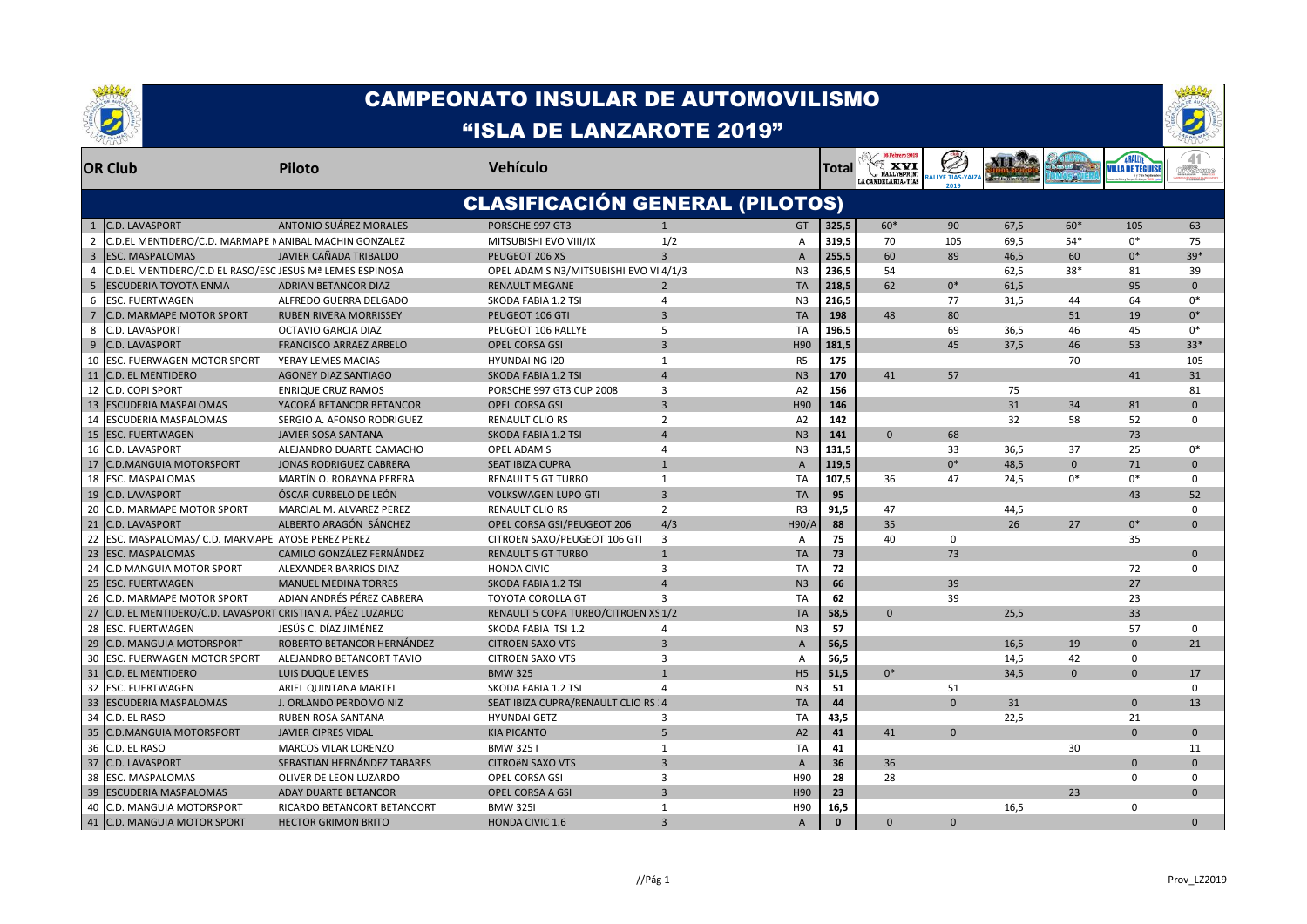|                             | CAMPEONATO INSULAR DE AUTOMOVILISMO ! |                         |  |    |              |                                  |  |  |  |  |  |  |
|-----------------------------|---------------------------------------|-------------------------|--|----|--------------|----------------------------------|--|--|--|--|--|--|
|                             | <b>HISLA DE LANZAROTE 2019"</b>       |                         |  |    |              |                                  |  |  |  |  |  |  |
| <b>OR Club</b>              | Piloto                                | <b>Vehículo</b>         |  |    | <b>Total</b> | <b>XV</b><br>LA CANDELARIA - TIA |  |  |  |  |  |  |
| 42 C.D MANGUIA MOTOR SPORT  | ARNALDO UMPIERREZ MACHIN              | OPEL ASTRA GSI          |  | ТA |              |                                  |  |  |  |  |  |  |
| 43 C.D. MARMAPE MOTOR SPORT | JOSE M. DE LEON VIÑOLY                | <b>CITROEN SAXO VTS</b> |  |    |              |                                  |  |  |  |  |  |  |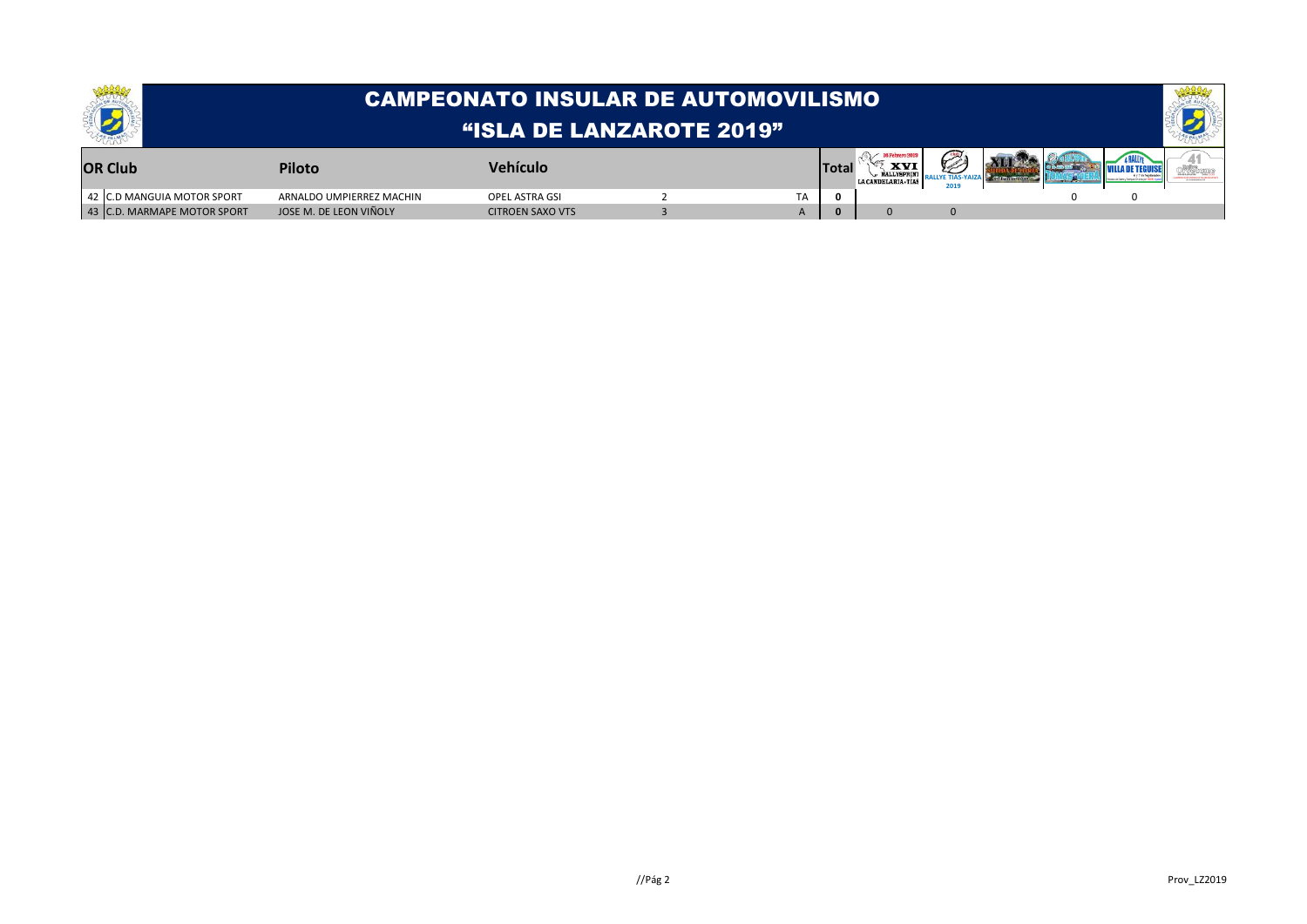



|                | <b>OR Club</b>                                         | <b>Piloto</b>                          | <b>Vehículo</b>                          |                         |                      | Total        | <b>Example 16 Petero 2019</b><br>RALLYSPRINT<br>LA CANDELARIA·TIAS |          |          | மையி ந      | <b>VILLA DE TEGUISE</b> | of Weberne     |
|----------------|--------------------------------------------------------|----------------------------------------|------------------------------------------|-------------------------|----------------------|--------------|--------------------------------------------------------------------|----------|----------|-------------|-------------------------|----------------|
|                | ESC.FUERTWAGEN MOTORSPORT                              | A. SURHAYEN PERNÍA CALDERÓN            | <b>HYUNDAI 120 R5+</b>                   | 11                      | $R+$                 | 90           |                                                                    |          |          |             |                         | 90             |
|                | AUTO LACA COMPETECIÓN                                  | LUIS F. MONZON ARTILES                 | <b>AUDI R8 LMS</b>                       | n                       | GT3                  | 87,5         |                                                                    |          | 87,5     |             |                         |                |
|                | CLUB DEPORTIVO AZUATIL                                 | DOMINGO J. RAMOS HERNÁNDEZ             | FIAT ABARTH 500 R3T                      | $\overline{2}$          | R3T                  | 69           |                                                                    |          |          |             |                         | 69             |
|                | <b>ESC.FUERTWAGEN MOTORSPORT</b>                       | <b>JUAN C. DE LA CRUZ MORALES</b>      | <b>MITSUBISHI LANCER EVO IX</b>          | 11                      | $N+$                 | 69           |                                                                    |          |          |             |                         | 69             |
|                | ESCUDERIA PROGT ARAFO                                  | <b>SERGIO FUENTES MATIAS</b>           | PEUGEOT 208 VTI                          | $\overline{\mathbf{3}}$ | R2T                  | 65           |                                                                    |          |          |             |                         | 65             |
|                | ORVECAME COMPETICIÓN                                   | <b>MARCOS J. MARTÍN MARRERO</b>        | OPEL ADAM S                              | $\overline{A}$          | N <sub>3</sub>       | 61           |                                                                    |          |          |             |                         | 61             |
|                | ESCUDERIA MASPALOMAS                                   | OBRAYAN DE LEON LUZARDO                | OPEL CORSA GSI                           | $\overline{\mathbf{3}}$ | H90                  | 57,5         |                                                                    |          | 57,5     |             |                         |                |
|                | <b>ESC.FUERTWAGEN MOTORSPORT</b>                       | <b>EMMA FALCON RODRIGUEZ</b>           | <b>CITROEN C3 R5</b>                     | $\mathbf{1}$            | <b>R5</b>            | 57           |                                                                    |          |          |             |                         | 57             |
|                | C.D. LAVASPORT                                         | YERAY GUADALUPE BRITO                  | <b>RENAULT MEGANE</b>                    | $\overline{2}$          | TA                   | 55,5         |                                                                    |          | 55,5     |             |                         |                |
|                | <b>GUSTAVO SOSA ESPINEL</b>                            | <b>GUSTAVO SOSA ESPINEL</b>            | <b>FORD FIESTA R2T</b>                   | 3 <sup>1</sup>          | R2T                  | 53           | 53                                                                 |          |          |             |                         |                |
|                | ORVECAME COMPETICION                                   | FRANCISCO J. SUAREZ MEDINA             | OPEL ADAM S                              | $\overline{\mathbf{4}}$ | N <sub>3</sub>       | 48           |                                                                    |          |          |             |                         | 48             |
|                | <b>CD LAVASPORT</b>                                    | LEANDRO GONZALEZ RODRIGUEZ             | OPEL ADAM CUP                            | $\overline{\mathbf{a}}$ | A2                   | 43           |                                                                    |          |          |             |                         | 43             |
|                | C.D. MARMAPE MOTORSPORT                                | CRISTO A. PEREZ CABRERA                | <b>CITROEN SAXO VTS</b>                  | $\overline{2}$          | $\mathsf{A}$         | 41           |                                                                    |          |          |             | 41                      |                |
|                | CLUB DEPORTIVO AZUATIL                                 | <b>CRISTIAN BATISTA SANTANA</b>        | <b>NISSAN MICRA</b>                      | 51                      | N3                   | 37           |                                                                    |          |          |             |                         | 37             |
|                | <b>ESC. FUERTWAGEN</b>                                 | DANIEL ASCANIO BORDON                  | <b>SKODA FABIA 1.2 TSI</b>               | $\overline{4}$          | N <sub>3</sub>       | 29           |                                                                    | 29       |          |             |                         |                |
|                | FUERTEMOTOR DRIVER CONDUCTOR MIGUEL DURAN DOMINGUEZ    |                                        | <b>SUZUKI SWIFT</b>                      | $\boldsymbol{\Lambda}$  | N <sub>3</sub>       | 27           |                                                                    |          |          |             |                         | 27             |
|                | ESC. FUERTWAGEN                                        | ABEL NICOLAS MESA ESTEBEZ              | SKODA FABIA 1.2 TSI                      | $\overline{4}$          | N <sub>3</sub>       | 25           |                                                                    | 25       |          |             |                         |                |
|                | PROPULSIONSPORT                                        | <b>ACAIMO MARTÍN VALLE</b>             | <b>BMW 3251</b>                          | m                       | <b>TA</b>            | 25           |                                                                    |          |          |             |                         | 25             |
|                | ORVECAME COMPETICION                                   | <b>GILBERTO J. RODRÍGUEZ HENRÍQUEZ</b> | OPEL ADAM S                              | $\boldsymbol{\Lambda}$  | N <sub>3</sub>       | -23          |                                                                    |          |          |             |                         | 23             |
|                | <b>ESC. FUERTWAGEN</b>                                 | <b>ISABEL PÉREZ NAPP</b>               | SKODA FABIA 1.2 TSI                      | $\overline{4}$          | N <sub>3</sub>       | 21           |                                                                    | 21       |          |             |                         |                |
|                | C.D. ESC. FUERTWAGEN MOTORSPOFJ. SAÚL GUERRA RODRÍGUEZ |                                        | <b>SKODA FABIA TSI 1.2</b>               | $\overline{a}$          | N <sub>3</sub>       | 21           |                                                                    |          |          |             | 21                      |                |
|                | ORVECAME COMPETICIÓN                                   | <b>JOSÉ L. FERNÁNDEZ PEREZ</b>         | <b>OPEL ADAM S</b>                       | $\overline{a}$          | N3                   | 21           |                                                                    |          |          |             |                         | 21             |
|                | C.D.MANGUIA MOTORSPORT                                 | JOSÉ D. MONTERO HERNÁNDEZ              | PEUGEOT 106 RALLY                        | $\overline{\mathbf{3}}$ | <b>TA</b>            | 20,5         |                                                                    |          | 20.5     |             |                         |                |
|                | ORVECAME COMPETICIÓN                                   | <b>HERIBERTO A. RAMOS RODRÍGUEZ</b>    | OPEL ADAM S                              | $\overline{4}$          | N <sub>3</sub>       | 19           |                                                                    |          |          |             |                         | 19             |
|                | C.D.MANGUIA MOTORSPORT                                 | AIRAN MORENO TORIBIO                   | OPEL CORSA GSI                           | 3                       | <b>TA</b>            | 18,5         |                                                                    |          | 18,5     |             |                         |                |
|                | <b>ESC. FUERTWAGEN</b>                                 | <b>JUAN SAUL GUERRA RODRIGUEZ</b>      | <b>SKODA FABIA 1.2 TSI</b>               | $\overline{4}$          | N3                   | 17           |                                                                    | 17       |          |             |                         |                |
|                | ORVECAME COMPETICIÓN                                   | LEONARDO N. RANCEL CLARK               | OPEL ADAM S                              | $\overline{4}$          | N <sub>3</sub>       | 17           |                                                                    |          |          |             |                         | 17             |
|                | ORVECAME COMPETICIÓN                                   | <b>JOSE LUIS SOSA DIAZ</b>             | <b>OPEL ADAM S</b>                       | $\overline{4}$          | N <sub>3</sub>       | 15           |                                                                    |          |          |             |                         | 15             |
|                | ESCUDERÍA ATERURA                                      | MIGUEL A. QUINTINO SUAREZ              | BMW M3                                   | $\mathbf{1}$            | H90                  | 15           |                                                                    |          |          |             |                         | 15             |
|                | <b>ESC. FUERTWAGEN</b>                                 | <b>VIRGINIA DE LEON REYES</b>          | <b>SKODA FABIA 1.2 TSI</b>               | $\overline{A}$          | N3                   | 13           |                                                                    | 13       |          |             |                         |                |
|                | ESC. FUERTWAGEN                                        | JOSE ANTONIO TABARES BENTACORT         | <b>SKODA FABIA 1.2 TSI</b>               | $\overline{4}$          | N <sub>3</sub>       | 11           |                                                                    | 11       |          |             |                         |                |
|                |                                                        | <b>FERMIN GUTIERREZ RODRIGUEZ</b>      | <b>TOYOTA COROLLA</b>                    | 3 <sup>1</sup>          |                      | $\mathbf{z}$ |                                                                    |          |          |             |                         | $\mathbf{2}$   |
|                | C.D. CLUDEMOTELD                                       | JAVIER ROBLEDANO FERRERES              | OPEL ADAM S                              | $\boldsymbol{\Lambda}$  | TA<br>N <sub>3</sub> | -2           |                                                                    |          |          |             |                         | $\overline{2}$ |
|                | ORVECAME COMPETICIÓN                                   |                                        |                                          |                         | N3                   | ⋗            |                                                                    |          |          |             |                         | $\overline{2}$ |
|                | <b>ESC.FUERTWAGEN MOTORSPORT</b>                       | JOSE A. TABARES BETANCORT              | SKODA FABIA 1.2 TSI                      |                         |                      |              |                                                                    |          |          |             |                         |                |
|                | C.D. LAVASPORT                                         | JUAN MELIAN MACHIN                     | <b>RENAULT CLIO</b>                      | 4                       | TN                   | $\mathbf{0}$ |                                                                    |          |          | $\mathbf 0$ |                         |                |
|                | <b>ESC. FUERTWAGEN</b>                                 | <b>NESTOR LUZARDO ELVIRA</b>           | <b>SKODA FABIA 1.2 TSI</b>               | $\boldsymbol{\Lambda}$  | N3                   | $\mathbf{0}$ |                                                                    | $\Omega$ |          |             |                         |                |
|                | <b>ESCUDERIA TOYOTA ENMA</b>                           | PEDRO LUZARDO HERNADEZ                 | RENAULT 11 TURBO                         | п                       | TA                   |              |                                                                    |          | $\Omega$ |             |                         |                |
|                |                                                        |                                        | <b>CLASIFICACIÓN GENERAL (COPILOTOS)</b> |                         |                      |              |                                                                    |          |          |             |                         |                |
| $\mathbf{1}$   | <b>C.D. LAVASPORT</b>                                  | <b>JORGE CEDRES CRUZ</b>               | PORSCHE 997 GT3                          |                         | GT                   | 318          | 60                                                                 | 90       |          |             | 105                     | 63             |
| $\overline{2}$ | ESC. FUERWAGEN MOTOR SPORT                             | ROGELIO PEÑATE LOPEZ                   | HYUNDAI I20 R5+/FORD FIESTA R2T 1/3      |                         | R2T/R5-              | 228          | 53                                                                 |          |          | 70          |                         | 105            |
| $\overline{3}$ | ESC. FUERTWAGEN/MARMAPE MOT(RUBÉN PÉREZ DARIAS         |                                        | SKODA FABIA 1.2 TSI/BMW325i/MITS 4/1     |                         | N <sub>3</sub>       | 195          | $0*$                                                               | 39       | 54       |             | 27                      | 75             |
| $\overline{4}$ | ESC. MASPALOMAS                                        | DANIEL FERNÁNDEZ HERNÁNDEZ             | RENAULT 5 GT TURBO/RENAULT CLIO 1        |                         | TA/A2                | 183          |                                                                    | 73       |          | 58          | 52                      | $\mathbf 0$    |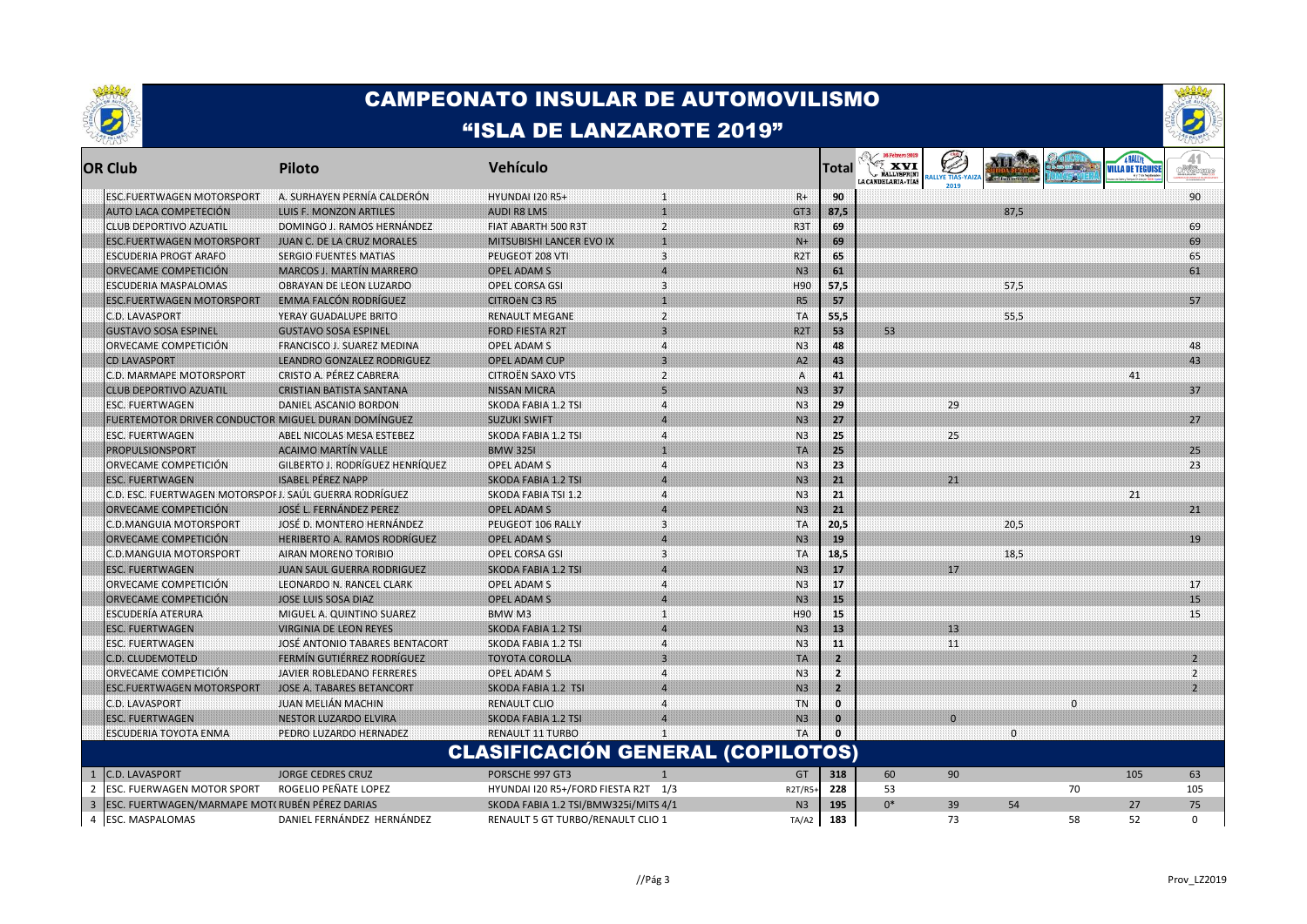|                   | CAMPEONATO INSULAR DE AUTOMOVILISMO |                       |  |  |              |                                   |    |  |    |  |  |  |
|-------------------|-------------------------------------|-----------------------|--|--|--------------|-----------------------------------|----|--|----|--|--|--|
|                   | "ISLA DE LANZAROTE 2019"            |                       |  |  |              |                                   |    |  |    |  |  |  |
| <b>OR Club</b>    | <b>Piloto</b>                       | Vehículo              |  |  | <b>Total</b> | <b>XVI</b><br>LA CANDELARIA, TIAS |    |  |    |  |  |  |
| 5 ESC. FUERTWAGEN | <b>GABRIEL ESPINO GUEDES</b>        | SKODA FABIA 1.2 TSI   |  |  | 178          |                                   |    |  | 64 |  |  |  |
| 6 TOYOTA ENMA     | JORGE UMPIERREZ DIAZ                | <b>RENAULT MEGANE</b> |  |  | 176          | 62                                | n* |  |    |  |  |  |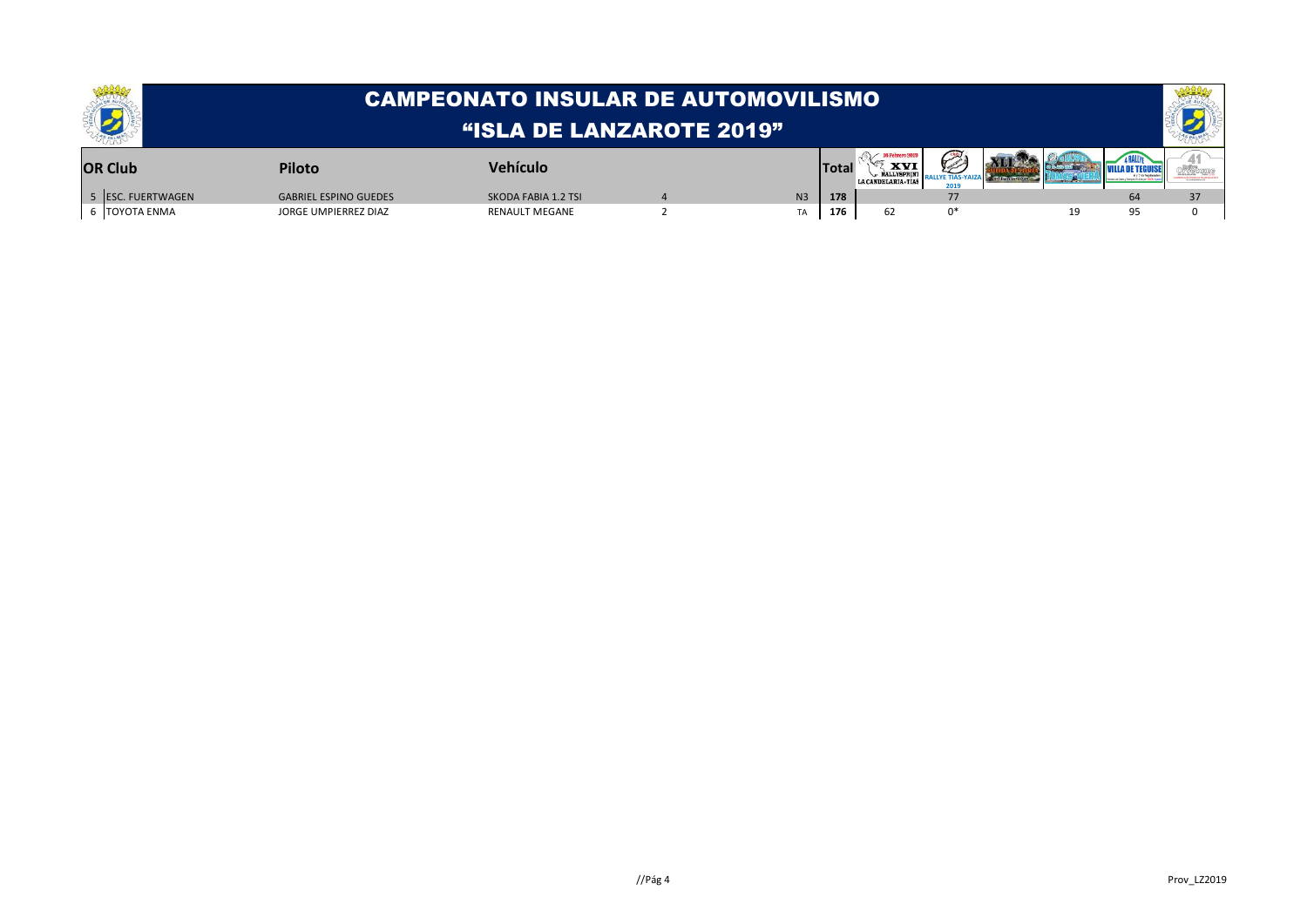



|    | <b>OR Club</b>                                            | Piloto                           | <b>Vehículo</b>                       |                         |                  | Total        | 16 Febrero 201<br>∿<br><b>XVI</b><br>LA CANDELARIA - TÍAS | <b>LLYE TIAS-Y</b><br>201c |             | <b>VILLA DE TEGUISE</b> |              |
|----|-----------------------------------------------------------|----------------------------------|---------------------------------------|-------------------------|------------------|--------------|-----------------------------------------------------------|----------------------------|-------------|-------------------------|--------------|
|    | 7 C.D.EL MENTIDERO/C.D. MARMAPE I OSCAR A. ACUÑA CABRERA  |                                  | MITSUBISHI EVO VIII/IX                | 1/2                     | $\overline{A}$   | 175          | 70                                                        | 105                        |             | $\Omega$                |              |
| 8  | C.D. LAVASPORT                                            | <b>JORDI GARCIA DIAZ</b>         | PEUGEOT 106 RALLYE                    | 5                       | TA               | 160          |                                                           | 69                         | 46          | 45                      | $\mathbf 0$  |
| 9  | <b>ESC. MASPALOMAS</b>                                    | <b>JESUS ALONSO GONZALEZ</b>     | PEUGEOT 206 XS                        | $\overline{3}$          | $\overline{A}$   | 149          | 60                                                        | 89                         |             | $\Omega$                |              |
| 10 | ESC. FUERTWAGEN/C.D. MARMAPE NOLIVER HERNANDEZ DIAZ       |                                  | SKODA FABIA 1.2 TSI/PEUGEOT 106 S 4/3 |                         | N3/TA            | 149          |                                                           | 57                         | 51          | 41                      |              |
| 11 | C.D. MARMAPE MOTOR SPORT                                  | <b>CRISTIAN DAVID MOLINA</b>     | PEUGEOT 106 GTI                       | $\overline{3}$          | <b>TA</b>        | 147          | 48                                                        | 80                         |             | 19                      |              |
| 12 | C.D. MARMAPE MOTOR SPORT                                  | KILIAN CAMACHO RUIZ              | SKODA FABIA 1.2 TSI                   | $\overline{4}$          | N <sub>3</sub>   | 141          | 0                                                         | 68                         |             | 73                      |              |
| 13 | <b>C.D.EL MENTIDERO</b>                                   | AYOSE BARRERA FARRAY             | OPEL ADAM S/SEAT IBIZA CUPRA          | $\overline{4}$          | N <sub>3</sub>   | 138          | 54                                                        |                            |             | 84                      |              |
| 14 | C.D. LAVASPORT                                            | <b>BORJA DE LEÓN CEDRES</b>      | OPEL CORSA GSI                        | 3                       | H90              | 132          |                                                           |                            | 46          | 53                      | 33           |
| 15 | C.D. MARMAPE MOTOR SPORT/ESC.I ALEJANDRO TEJERA NAVARRO   |                                  | TOYOTA COROLLA GT/OPEL CORSA G: 3     |                         | <b>TA</b>        | 120          |                                                           | 39                         |             | 81                      | $\Omega$     |
| 16 | <b>ESCUDERÍA TOYOTA EMMA</b>                              | ADRIAN VELAZQUEZ MORAN           | TOYOTA YARIS T-SPORT/SEAT IBIZA C 3   |                         | TA               | 115          |                                                           |                            | 38          | 77                      |              |
| 17 | <b>C.D.MANGUIA MOTORSPORT</b>                             | <b>CHRISTOPHER RIJO MARTIN</b>   | <b>HONDA CIVIC 1.6</b>                | $\overline{3}$          | <b>TA</b>        | 103          |                                                           | $\Omega$                   |             | 72                      | 31           |
| 18 | C.D. LAVASPORT                                            | FELIPE PERERA HERNÁNDEZ          | <b>VOLKSWAGEN LUPO GTI</b>            | 3                       | TA               | 95           |                                                           |                            |             | 43                      | 52           |
| 19 | <b>ESC. MASPALOMAS</b>                                    | SEBASTIÁN GARCÍA BERRIEL         | <b>RENAULT 5 GT TURBO</b>             | 1                       | <b>TA</b>        | 83           | 36                                                        | 47                         | $\Omega$    |                         | $\Omega$     |
| 20 | <b>C.D. LAVASPORT</b>                                     | KIMBERLY SUÁREZ GONZÁLEZ         | OPEL CORSA GSI/PEUGEOT 206 XS         | $\overline{a}$          | H90/A            | 62           | 35                                                        |                            | 27          |                         | $\Omega$     |
| 21 | <b>C.D. LAVASPORT</b>                                     | SAMUEL HERNANDEZ FIGUEROA        | <b>OPEL ADAM S</b>                    | $\overline{4}$          | N <sub>3</sub>   | 58           |                                                           | 33                         |             | 25                      |              |
| 22 | ESCUDERIA MASPALOMAS                                      | LUIS BERMUDEZ MERRY              | OPEL CORSA A GSI/CITROEN XSARA V 3    |                         | H90              | 56           |                                                           |                            | 23          | 33                      | $\mathbf 0$  |
| 23 | <b>ESC. FUERTWAGEN</b>                                    | DAVID ALVARÉZ BARRETO            | SKODA FABIA 1.2 TSI                   | $\overline{4}$          | N <sub>3</sub>   | 51           |                                                           | 51                         |             |                         | $\Omega$     |
| 24 | ESC. FUERTWAGEN/ PROPULSIÓN TR. ÁLVARO FERNANDEZ CARBALLO |                                  | SKODA FABIA 1.2 TSI/BMW 325i          | 4/1                     | N <sub>3</sub>   | 42           |                                                           | 17                         |             |                         | 25           |
| 25 | <b>ESC. FUERWAGEN MOTOR SPORT</b>                         | <b>FABIOLA ACOSTA RODRIGUEZ</b>  | <b>CITROEN SAXO VTS</b>               | $\overline{3}$          | $\mathsf{A}$     | 42           |                                                           |                            | 42          |                         | $\Omega$     |
| 26 | C.D.MANGUIA MOTORSPORT                                    | MIGUEL A. RODRIGUEZ GRIMÓN       | KIA PICANTO/SEAT IBIZA CUPRA          | 5/1                     | A2/TA            | 41           | 41                                                        | $\mathsf 0$                | $\mathbf 0$ |                         |              |
| 27 | <b>C.D. EL MENTIDERO</b>                                  | <b>OLIVER CABRERA HERNANDEZ</b>  | SKODA FABIA 1.2 TSI                   | $\overline{4}$          | N <sub>3</sub>   | 41           | 41                                                        |                            |             |                         | $\Omega$     |
| 28 | ESC. MASPALOMAS                                           | JUAN A. PEREZ PEREZ              | <b>CITROEN SAXO</b>                   | 3                       | $\overline{A}$   | 40           | 40                                                        | $\mathbf 0$                |             |                         |              |
| 29 | C.D. LAVASPORT                                            | SAMUEL MORALES PACHECO           | <b>OPEL ADAM S</b>                    | $\overline{4}$          | N <sub>3</sub>   | 37           |                                                           |                            | 37          |                         | $\mathbf{0}$ |
| 30 | <b>C.D. LAVASPORT</b>                                     | TANAUSÚ BARRETO DELGADO          | CITROËN SAXO VTS                      | 3                       | $\overline{A}$   | 36           | 36                                                        |                            |             | 0                       |              |
| 31 | C.D. MARMAPE MOTORSPORT                                   | <b>JONATAN FERNANDEZ FERRER</b>  | PEUGEOT 106 GTI                       | $\overline{3}$          | <b>TA</b>        | 35           |                                                           |                            |             | 35                      | $\mathbf{0}$ |
| 32 | ESC. MASPALOMAS                                           | DIEGO CABRERA CORUJO             | OPEL CORSA GSI                        | 3                       | H90              | 28           | 28                                                        |                            |             |                         | $\mathbf 0$  |
| 33 | <b>EL RASO</b>                                            | <b>SERGIO LEMES SOCAS</b>        | <b>HYUNDAI GETZ</b>                   | $\overline{3}$          | <b>TA</b>        | 21           |                                                           |                            |             | 21                      | $\Omega$     |
| 34 | C.D.MANGUIA MOTORSPORT                                    | ALEXANDER CABRERA GARCIA         | SEAT IBIZA CUPRA                      | 1                       | A                | $\mathbf 0$  |                                                           | 0                          |             | $\mathbf 0$             | $\Omega$     |
| 35 | <b>C.D. EL MENTIDERO</b>                                  | <b>DANIEL GRIMON BRITO</b>       | <b>HONDA CIVIC 1.6</b>                | $\overline{3}$          | $\mathsf{A}$     | $\mathbf{0}$ | $\Omega$                                                  | $\Omega$                   |             |                         |              |
|    | ESC.FUERTWAGEN MOTORSPORT                                 | EDUARDO GONZÁLEZ DELGADO         | <b>HYUNDAI 120 R5+</b>                | $\mathbf{1}$            | $R5+$            | 90           |                                                           |                            |             |                         | 90           |
|    | <b>CLUB DEPORTIVO COPI SPORT</b>                          | YERAY MUJICA EUGENIO             | <b>PORSCHE 997 GT3 CUP 2010</b>       | $\mathbf{1}$            | <b>GTR</b>       | 81           |                                                           |                            |             |                         | 81           |
|    | CLUB DEPORTIVO AZUATIL                                    | JOSÉ A. BATISTA FALCÓN           | FIAT ABARTH 500 R3T                   | $\mathbf{2}$            | <b>R3T</b>       | 69           |                                                           |                            |             |                         | 69           |
|    | <b>ESC.FUERTWAGEN MOTORSPORT</b>                          | PEDRO J. VIERA REY               | MITSUBISHI LANCER EVO IX              | $\mathbf{1}$            | INH              | 69           |                                                           |                            |             |                         | 69           |
|    | <b>ESCUDERIA PROGT ARAFO</b>                              | <b>NESTOR GOMEZ MARTIN</b>       | PEUGEOT 208 VTI                       | $\overline{\mathbf{3}}$ | R <sub>2</sub> T | 65           |                                                           |                            |             |                         | 65           |
|    | ORVECAME COMPETICIÓN                                      | ARMANDO J. RIVERO ALVARADO       | <b>OPEL ADAM S</b>                    | $\overline{4}$          | N3               | 61           |                                                           |                            |             |                         | 61           |
|    | C.D. LAVASPORT                                            | <b>LAURA SUAREZ MORALES</b>      | PORSCHE 997 GT3                       | $\mathbf{1}$            | <b>GT</b>        | 60           |                                                           |                            | 60          |                         |              |
|    | <b>ESC. MASPALOMAS</b>                                    | RAYCO A. SANTANA MARTIN          | PEUGEOT 206 XS                        | $\overline{3}$          | $\mathbf{A}$     | 60           |                                                           |                            | 60          |                         |              |
|    | C.D. ESC. FUERTWAGEN MOTORSPOF AITOR CAMBEIRO PÉREZ       |                                  | SKODA FABIA TSI 1.2                   | $\overline{4}$          | N3               | 57           |                                                           |                            |             | 57                      |              |
|    | <b>ESC.FUERTWAGEN MOTORSPORT</b>                          | SARA FERNANDEZ PALAZUELOS        | <b>CITROEN C3 R5</b>                  | H.                      | <b>R5</b>        | 57           |                                                           |                            |             |                         | 57           |
|    | <b>GUSTAVO SOSA ESPINEL</b>                               | ROGELIO PEÑATE LÓPEZ             | <b>FORD FIESTA R2T</b>                | 3                       | <b>R2T</b>       | 53.          | -53                                                       |                            |             |                         |              |
|    | ORVECAME COMPETICIÓN                                      | <b>ALEJANDRO RODRIGUEZ VIERA</b> | <b>OPEL ADAM S</b>                    | $\overline{4}$          | N <sub>3</sub>   | 48           |                                                           |                            |             |                         | 48           |
|    | C.D. MARMAPE MOTOR SPORT                                  | LEANDRO GONZALES RODRIGUEZ       | <b>RENAULT CLIO RS</b>                | $\overline{2}$          | R3               | 47           | 47                                                        |                            |             |                         |              |
|    | <b>C.D. LAVASPORT</b>                                     | JOSE MANUEL BOLANOS MARTIN       | OPEL CORSA GSI                        | $\mathbf{B}$            | H90              | 45           |                                                           | 45                         |             |                         |              |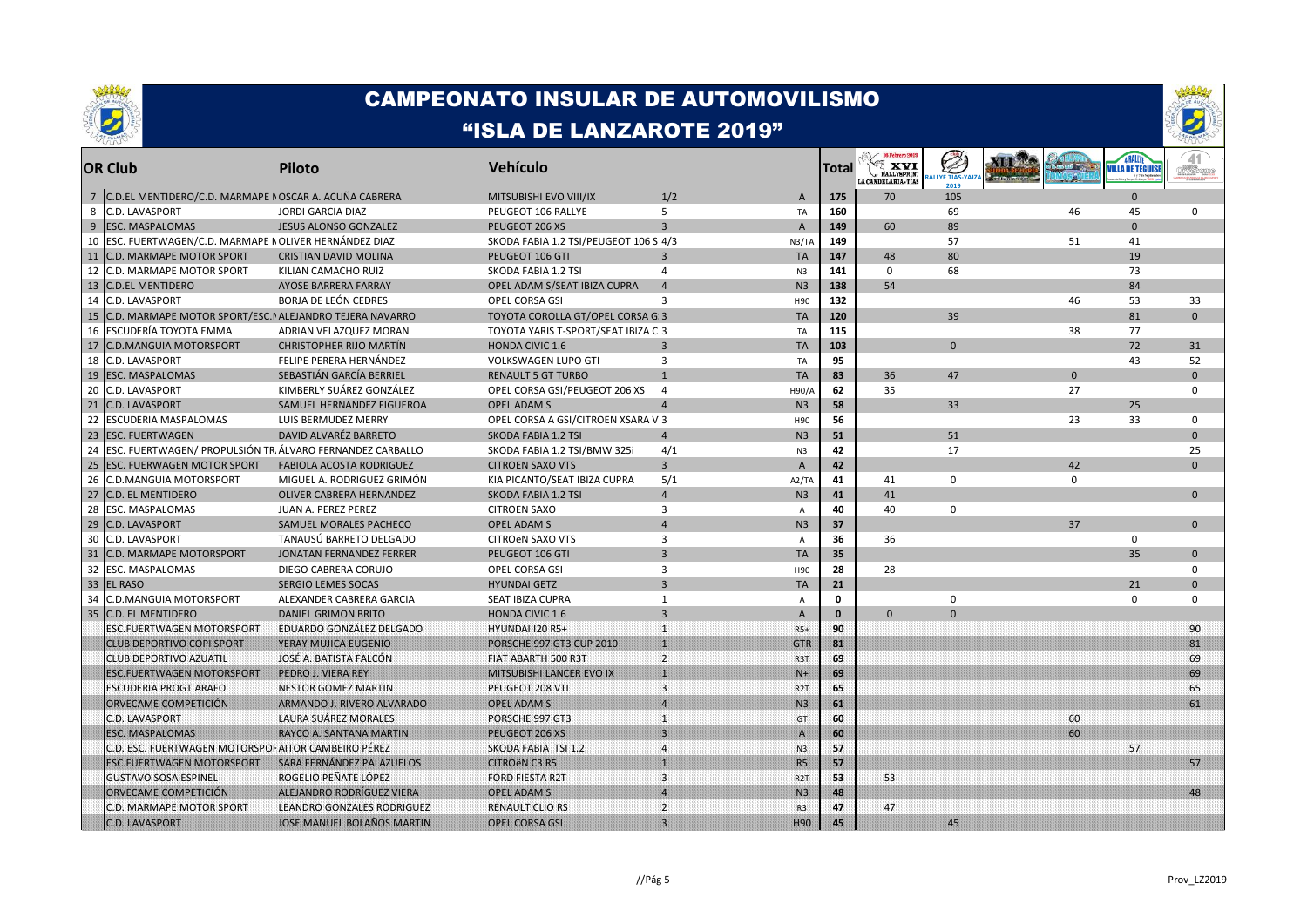|                                   | CAMPEONATO INSULAR DE AUTOMOVILISMO |                      |    |       |  |  |  |  |  |    |  |  |
|-----------------------------------|-------------------------------------|----------------------|----|-------|--|--|--|--|--|----|--|--|
|                                   | "ISLA DE LANZAROTE 2019"            |                      |    |       |  |  |  |  |  |    |  |  |
| <b>OR Club</b>                    | <b>Piloto</b>                       | <b>Vehículo</b>      |    | Total |  |  |  |  |  |    |  |  |
| <b>ESC. FUERWAGEN MOTOR SPORT</b> | YARA NAVAZAS                        | <b>SKODA FABIA</b>   | N3 |       |  |  |  |  |  |    |  |  |
| <b>ICD LAVASPORT</b>              | DANIEL CABRERA PERDOMO              | <b>OPEL ADAM CUP</b> | N3 | 43    |  |  |  |  |  | 43 |  |  |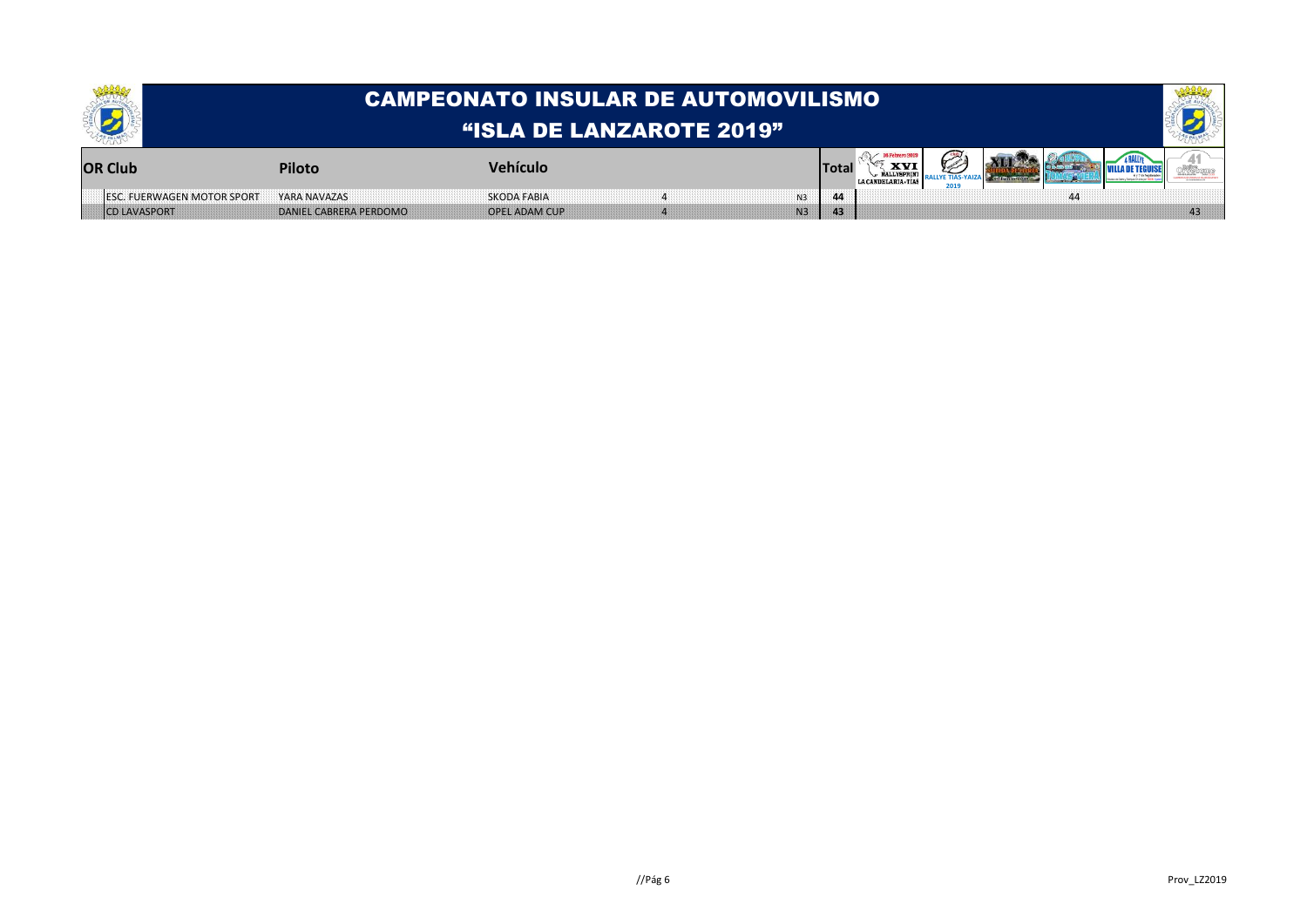



| <b>OR Club</b>                                              | Piloto                            | Vehículo                                            |                                  |                 | Total        | <b>Exyl</b><br><b>RALLYSPRINT</b><br>LA CANDELARIA - TÍAS | <b>ALLVE TIAS-VA</b> |      |              | <b>VILLA DE TEGUISE</b> | of Wikiam      |
|-------------------------------------------------------------|-----------------------------------|-----------------------------------------------------|----------------------------------|-----------------|--------------|-----------------------------------------------------------|----------------------|------|--------------|-------------------------|----------------|
| C.D. MARMAPE MOTORSPORT                                     | AIRAM JOSÉ CORUJO SANGINES        | <b>CITROËN SAXO VTS</b>                             | $\overline{2}$                   | $\mathbf{A}$    | 41           |                                                           |                      |      |              | 41                      |                |
| <b>ESCUDERÍA MASPALOMAS</b>                                 | ARIDAY BONILLA DELGADO            | PEUGEOT 206 XS                                      | $\overline{\mathbf{3}}$          | $\mathbf{A}$    | 39           |                                                           |                      |      |              |                         | 39             |
| MARMAPE MOTOR SPORT                                         | <b>ISABEL PEREZ NAPP</b>          | <b>FORD FIESTA ST</b>                               | 4                                | N3              | 39           |                                                           |                      |      |              |                         | 39             |
| <b>ESCUDERIA MASPALOMAS</b>                                 | <b>JAVIER FAJARDO BARRETO</b>     | <b>OPEL CORSA GSI</b>                               | 3                                | H <sub>90</sub> | 34           |                                                           |                      |      | 34           |                         |                |
| C.D. EL RASO                                                | <b>CARL STEPHEN</b>               | BMW 3251                                            | $\mathbf{1}$                     | <b>TA</b>       | 30           |                                                           |                      |      | 30           |                         |                |
| <b>ESC. FUERTWAGEN</b>                                      | <b>ALBERTO LEON MONTANEZ</b>      | <b>SKODA FABIA 1.2 TSI</b>                          | $\boldsymbol{\Lambda}$           | N <sub>3</sub>  | 29           |                                                           | 29                   |      |              |                         |                |
| FUERTEMOTOR DRIVER CONDUCTOR JUAN MONZON CRUZ               |                                   | <b>SUZUKI SWIFT</b>                                 | $\overline{\mathbf{4}}$          | N3              | 27           |                                                           |                      |      |              |                         | 27             |
| ESC. FUERTWAGEN                                             | DOMINGO EXPOSITO ROMERO           | <b>SKODA FABIA 1.2 TSI</b>                          | $\overline{4}$                   | N3              | 25           |                                                           | 25                   |      |              |                         |                |
| C.D. MANGUIA MOTORSPORT                                     | J. SAMUEL BOLAÑOS MARTIN          | <b>CITROEN SAXO VTS</b>                             | $\overline{\mathbf{3}}$          | A               | 23           |                                                           |                      |      |              |                         | 23             |
| ORVECAME COMPETICIÓN                                        | JESUS M. RODRIGUEZ HENRIQUEZ      | <b>OPEL ADAM S</b>                                  | $\overline{a}$                   | N <sub>3</sub>  | 23           |                                                           |                      |      |              |                         | 23             |
| ORVECAME COMPETICIÓN                                        | ADELA P. BARRIOS FAJARDO          | OPEL ADAM S                                         | $\overline{4}$                   | N3              | 21           |                                                           |                      |      |              |                         | 21             |
| C.D. ESC. FUERTWAGEN MOTORSPOF ANGEL M. GORDILLO GUERRA     |                                   | <b>SKODA FABIA TSI 1.2</b>                          | $\boldsymbol{\Lambda}$           | N3              | FX           |                                                           |                      |      |              | 21                      |                |
| <b>ESC. FUERTWAGEN</b>                                      | JESUS Mª LEMES ESPINOSA           | SKODA FABIA 1.2 TSI                                 | $\overline{4}$                   | N3              | 21           |                                                           | 21                   |      |              |                         |                |
| ORVECAME COMPETICIÓN                                        | ELIZABETH DE LA IGLESIA RODRIGUEZ | <b>OPEL ADAM S</b>                                  | $\boldsymbol{\Lambda}$           | N3              | 19           |                                                           |                      |      |              |                         | 19             |
| CD EL MENTIDERO                                             | <b>AYOSE PEREZ PEREZ</b>          | <b>BMW 3251</b>                                     | H.                               | H90             | 17           |                                                           |                      |      |              |                         | 17             |
| ORVECAME COMPETICIÓN                                        | ELIZABETH BAUTE RODRIGUEZ         | <b>OPEL ADAM S</b>                                  | $\overline{4}$                   | N <sub>3</sub>  | 17           |                                                           |                      |      |              |                         | 17             |
| ESCUDERÍA ATERURA                                           | <b>CARLOS GARCIA GONZALEZ</b>     | BMW M3                                              | $\mathbf{1}$                     | H90             | 15           |                                                           |                      |      |              |                         | 15             |
| ORVECAME COMPETICION                                        | <b>JONAY BORDON SOSA</b>          | <b>OPEL ADAM S</b>                                  | $\overline{4}$                   | N3              | 15           |                                                           |                      |      |              |                         | 15             |
| <b>ESC. FUERTWAGEN</b>                                      | OMAR MIGUEL GODINHO MARRERO       | SKODA FABIA 1.2 TSI                                 | $\overline{4}$                   | N3              | 13           |                                                           | 13                   |      |              |                         |                |
| <b>ESCUDERÍA MASPALOMAS</b>                                 | RAYCO A. SANTANA MARTÍN           | <b>SEAT IBIZA CUPRA</b>                             | 1                                | <b>TA</b>       | 13           |                                                           |                      |      |              |                         | 13             |
| EL RASO                                                     | CRISTO M. NODA DURAN              | <b>BMW 3251</b>                                     | $\mathbf{1}$                     | TA.             | 11           |                                                           |                      |      |              |                         | 11             |
| <b>ESC. FUERTWAGEN</b>                                      | DAVID JESUS ESPINOSA RODRIGUEZ    | <b>SKODA FABIA 1.2 TSI</b>                          | $\boldsymbol{\Delta}$            | N3              | 11           |                                                           | 11                   |      |              |                         |                |
| ORVECAME COMPETICIÓN                                        | GUACIMARA ROBLEDANO MELIAN        | OPEL ADAM S                                         | $\boldsymbol{4}$                 | N3              | -2           |                                                           |                      |      |              |                         | $\mathbf{2}$   |
| <b>ESC.FUERTWAGEN MOTORSPORT</b>                            | <b>NAZARIA Mª GARCIA ALONSO</b>   | SKODA FABIA 1.2 TSI                                 | lД.                              | N3              | 2            |                                                           |                      |      |              |                         | Þ              |
| C.D. CLUDEMOTELD                                            | RAÚL SANTANA LÓPEZ                | <b>TOYOTA COROLLA</b>                               | $\overline{\mathbf{3}}$          | H90             | 2            |                                                           |                      |      |              |                         | $\overline{2}$ |
| <b>C.D. MANGUIA MOTOR SPORT</b>                             | <b>ABIAN NAVARRO PINO</b>         | <b>HONDA CIVIC TYPE R</b>                           | $\overline{2}$                   | ${\bf A}$       | n            |                                                           |                      |      |              | $\Omega$                |                |
| C.D. EL MENTIDERO                                           | ALEJANDRO PÉREZ CABRERA           | BMW 3251                                            | $\mathbf{1}$                     | TA              | $\mathbf{0}$ |                                                           |                      |      | $\mathbf{0}$ |                         |                |
| <b>C.D. MANGUIA MOTOR SPORT</b>                             | INAKI MARTIN ELVIRA               | <b>CITROEN SAXO VTS</b>                             | $\overline{3}$                   | $\mathbf{A}$    | O            | $\mathbf{0}$                                              |                      |      |              |                         |                |
|                                                             |                                   |                                                     | $\overline{\mathbf{4}}$          |                 | $\mathbf{0}$ |                                                           | $\mathbf{0}$         |      |              |                         |                |
| ESC. FUERTWAGEN                                             | JORDI DIAZ NEGRIN                 | SKODA FABIA 1.2 TSI                                 | $\mathbf{1}$                     | N3              | m            |                                                           |                      |      |              |                         |                |
| <b>ESC. FUERTWAGEN</b>                                      | JOSUE FERNANDEZ NAVARRO           | <b>RENAULT 5 COPA TURBO</b>                         |                                  | TA              |              | $\mathbf{0}$                                              |                      |      |              |                         |                |
| C.D. LAVASPORT                                              | JUAN L. HERNÁNDEZ HERNANDEZ       | <b>RENAULT CLIO</b>                                 | $\overline{4}$<br>$\overline{2}$ | <b>TN</b>       | $\mathbf{0}$ |                                                           | $\Omega$             |      | $\mathbf{0}$ |                         |                |
| <b>ESC. MASPALOMAS</b>                                      | <b>OMAR HERNANDEZ RODRIGUEZ</b>   | <b>RENAULT CLIO RS 2.0 16V</b>                      |                                  | $\mathsf{A}$    | ٠o           |                                                           |                      |      |              |                         |                |
| C.D. LAVASPORT                                              | ROBERTO BETANCOR HERNÁNDEZ        | <b>RENAULT MEGANE</b>                               | $\overline{2}$                   | TA              | $\mathbf{a}$ |                                                           |                      |      | $\Omega$     |                         |                |
| <b>C.D MANGUIA MOTOR SPORT</b>                              | <b>RUBEN ROSA SANTANA</b>         | <b>OPEL ASTRA GSI</b>                               | b.                               | <b>TA</b>       | m            |                                                           |                      |      | $\Omega$     |                         |                |
| C.D. MARMAPE MOTOR SPORT                                    | <b>VANESA CEDRES SUAREZ</b>       | <b>CITROEN SAXO VTS</b>                             | 3                                | Α               | o            |                                                           | $\mathbf 0$          |      |              |                         |                |
| C.D. MARMAPE MOTORSPORT                                     | YEICOM J. MARRERO BONILLA         | <b>TOYOTA COROLLA</b>                               |                                  | <b>TA</b>       |              |                                                           |                      |      |              | $\Omega$                |                |
|                                                             |                                   | <b>CLASIFICACIÓN por CATEGORIAS</b>                 |                                  |                 |              |                                                           |                      |      |              |                         |                |
|                                                             |                                   | <b>CLASIFICACIÓN GENERAL (CATEGORIA 1)</b>          |                                  |                 |              |                                                           |                      |      |              |                         |                |
| ESC. MASPALOMAS<br>1                                        | MARTÍN O. ROBAYNA PERERA          | SEBASTIÁN GARCÍA BERRIEL                            | <b>RENAULT 5 GT TURBO</b>        | 1               | 102,5        | 27                                                        | 50                   | 25,5 | $0*$         | $\mathbf 0$             | $\mathbf 0$    |
| $\overline{2}$<br><b>C.D. LAVASPORT</b>                     | ANTONIO SUÁREZ MORALES            | JORGE CEDRES CRUZ/LAURA SUÁREZ I PORSCHE 997 GT3    |                                  | $\mathbf{1}$    | 212,5        | $30*$                                                     | 60                   | 40,5 | $30*$        | 70                      | 42             |
| 3<br>C.D.EL MENTIDERO/C.D. MARMAPE I ANIBAL MACHIN GONZALEZ |                                   | OSCAR A. ACUÑA CABRERA/RUBEN PÉ MITSUBISHI EVO VIII |                                  | 1               | 182          | 35                                                        | 70                   |      | 27           | $0*$                    | 50             |
| $\overline{4}$<br><b>C.D.MANGUIA MOTORSPORT</b>             | <b>JONAS RODRIGUEZ CABRERA</b>    | ALEXANDER CABRERA GARCIA/ADRIAI SEAT IBIZA CUPRA    |                                  | $\mathbf{1}$    | 88,5         |                                                           | $\Omega$             | 34,5 |              | 54                      |                |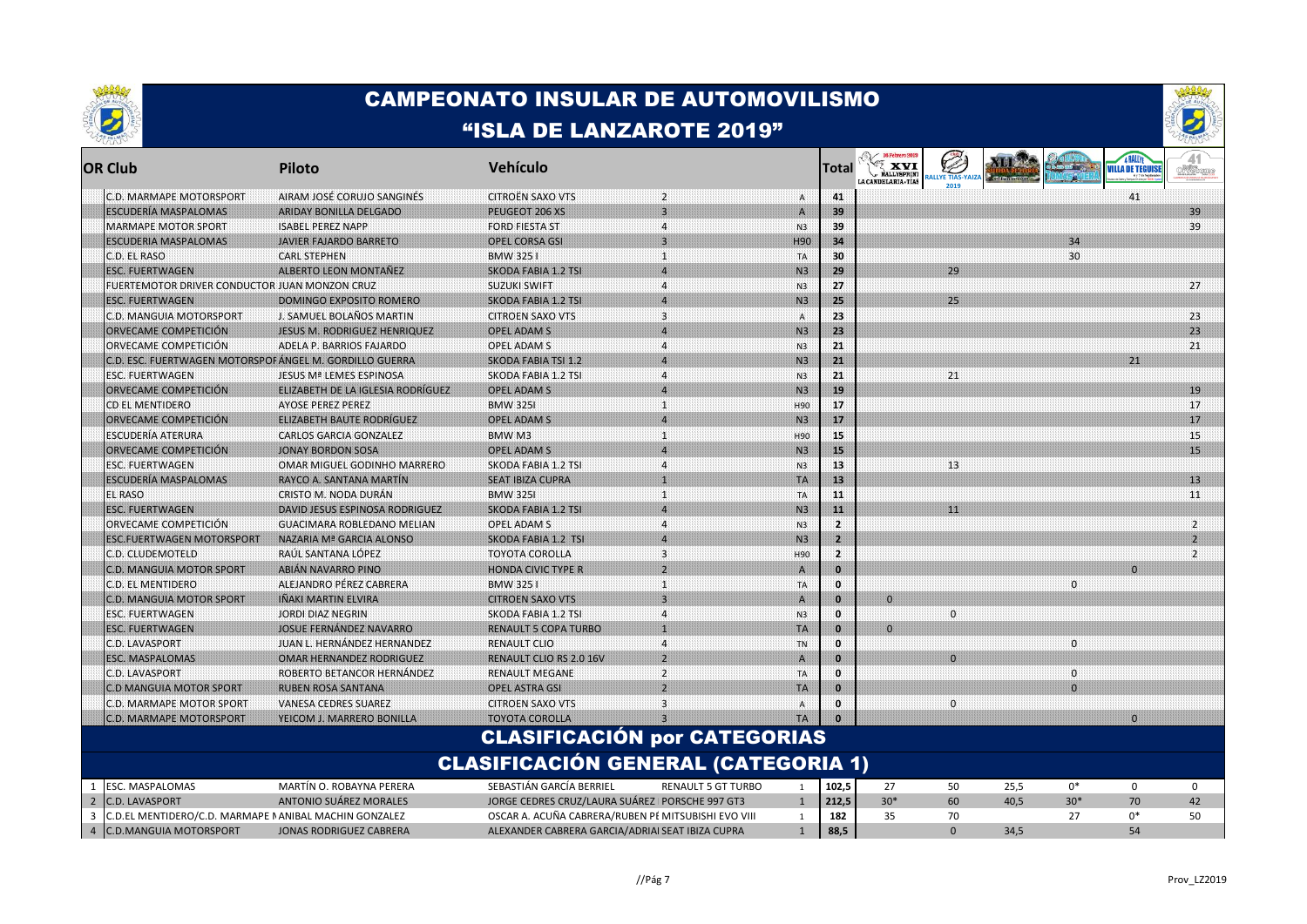|                   | <b>CAMPEONATO INSULAR DE AUTOMOVILISMO</b><br>"ISLA DE LANZAROTE 2019" |                                         |  |       |                                  |  |      |  |  |  |
|-------------------|------------------------------------------------------------------------|-----------------------------------------|--|-------|----------------------------------|--|------|--|--|--|
| <b>OR Club</b>    | Piloto                                                                 | Vehículo                                |  | Total | <b>XVI</b><br>LACANDELARIA, TIAS |  |      |  |  |  |
| C.D. EL MENTIDERO | LUIS DUQUE LEMES                                                       | RUBEN PEREZ DARIAS/ALEJANDRO PI BMW 325 |  | 61,5  |                                  |  | 31.5 |  |  |  |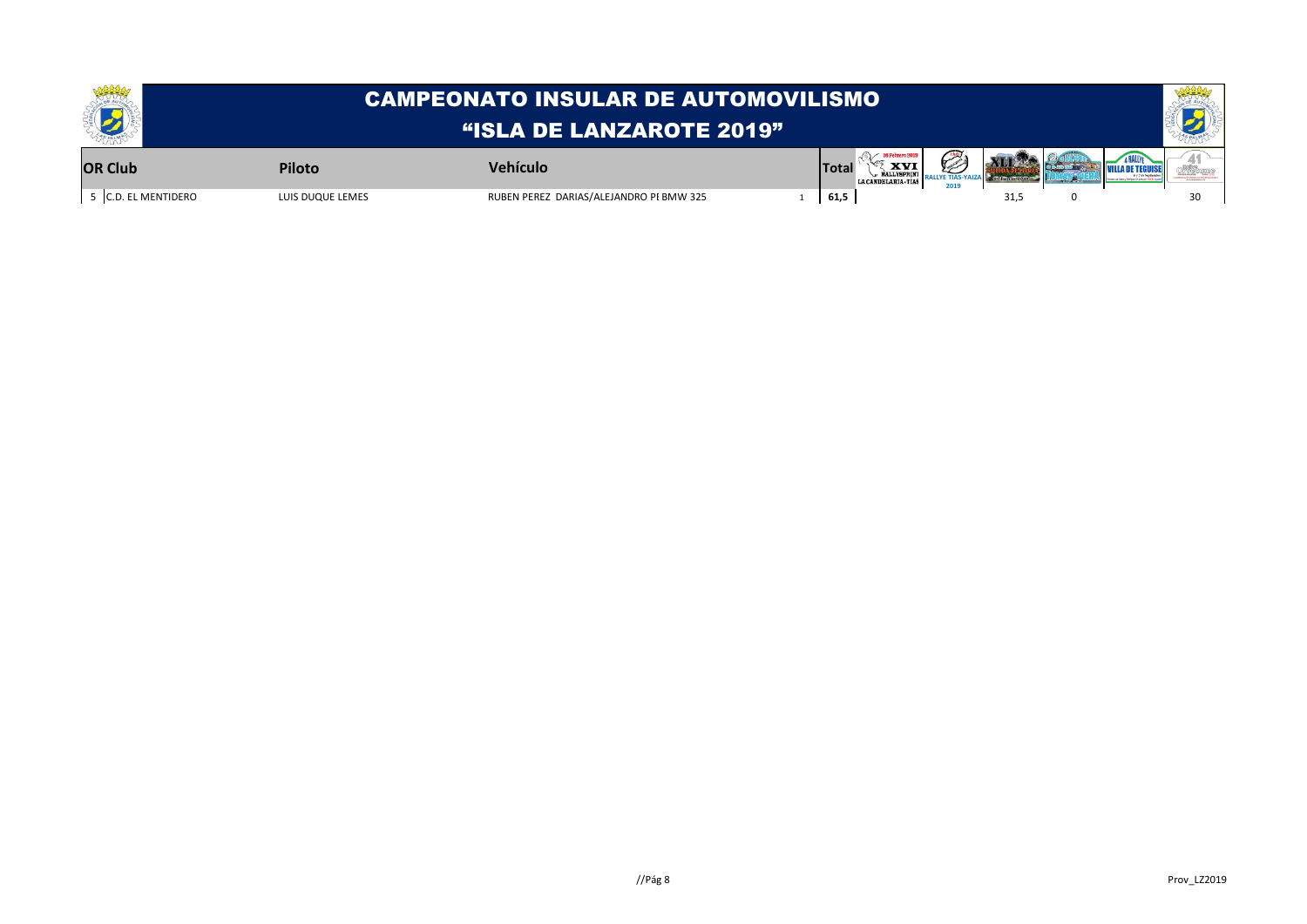



|                         | <b>OR Club</b>                                         | <b>Piloto</b>                  | Vehículo                                        |                             |                | Total        | 16 Febrero 2019<br>LA CANDELARIA-TÍAS | <b>College Report</b><br><b>LLYE TIAS-Y</b> |              |          | VILLA DE TEGUISI | 41<br>o Necon  |
|-------------------------|--------------------------------------------------------|--------------------------------|-------------------------------------------------|-----------------------------|----------------|--------------|---------------------------------------|---------------------------------------------|--------------|----------|------------------|----------------|
| 6 <sup>1</sup>          | <b>ESC. FUERWAGEN MOTOR SPORT</b>                      | YERAY LEMES MACIAS             | ROGELIO PEÑATE LOPEZ                            | HYUNDAI I20 R5+             | $\mathbf{1}$   | 105          |                                       |                                             |              | 35       |                  | 70             |
| 7                       | C.D EL RASO/C.D. MARMAPE MOTOR JESUS Mª LEMES ESPINOSA |                                | AYOSE BARRERA FARRAY                            | MITSUBISHI EVO VIII/SEAT    | 1              | 97,5         |                                       |                                             | 37,5         |          | 60               |                |
| 8                       | C.D. COPI SPORT                                        | <b>ENRIQUE CRUZ RAMOS</b>      | YERAY MUJICA EUGENIO                            | PORSCHE 997 GT3             | $\mathbf{1}$   | 97           |                                       |                                             | 45           |          |                  | 52             |
| 9                       | ESC. MASPALOMAS                                        | CAMILO GONZÁLEZ FERNÁNDEZ      | DANIEL FERNÁNDEZ HERNÁNDEZ                      | <b>RENAULT 5 GT TURBO</b>   | 1              | 54           |                                       | 54                                          |              |          |                  | $\mathbf 0$    |
| 10                      | C.D. EL RASO                                           | <b>MARCOS VILAR LORENZO</b>    | <b>CARL STEPHEN</b>                             | <b>BMW 3251</b>             | $\mathbf{1}$   | 43           |                                       |                                             |              | 25       |                  | 18             |
| 11                      | <b>C.D. EL MENTIDERO</b>                               | CRISTIAN A. PÁEZ LUZARDO       | JOSUE FERNÁNDEZ NAVARRO                         | <b>RENAULT 5 COPA TURBO</b> | 1              | $\mathbf 0$  | $\mathbf 0$                           |                                             | $\mathbf 0$  |          |                  |                |
|                         | <b>ESC. FUERWAGEN MOTOR SPORT</b>                      | A. SURHAYEN PERNÍA CALDERÓN    | EDUARDO GONZÁLEZ DELGADO                        | <b>HYUNDAI 120 R5+</b>      | Ш              | 60           |                                       |                                             |              |          |                  | 60             |
|                         | AUTO LACA COMPETECIÓN                                  | LUIS F. MONZON ARTILES         |                                                 | AUDI R8 LMS                 | 4              | 52,5         |                                       |                                             | 52,5         |          |                  |                |
|                         | <b>ESC. FUERWAGEN MOTOR SPORT</b>                      | JUAN C. DE LA CRUZ MORALES     | PEDRO J. VIERA REY                              | MITSUBISHI LANCER EVO I     | 脚              | 46           |                                       |                                             |              |          |                  | 46             |
|                         | <b>ESC. FUERWAGEN MOTOR SPORT</b>                      | <b>EMMA FALCON RODRÍGUEZ</b>   | SARA FERNÁNDEZ PALAZUELOS                       | CITROËN C3 R5               | -1             | 38           |                                       |                                             |              |          |                  | 38             |
|                         | <b>PROPULSIONSPORT</b>                                 | <b>ACAIMO MARTIN VALLE</b>     | ALVARO FERNANDEZ CARBALLO                       | <b>BMW 325I</b>             | m              | 34           |                                       |                                             |              |          |                  | 34             |
|                         | ESCUDERÍA ATERURA                                      | MIGUEL A. QUINTINO SUAREZ      | <b>CARLOS GARCIA GONZALEZ</b>                   | BMW <sub>M3</sub>           | 11             | 26           |                                       |                                             |              |          |                  | 26             |
|                         | <b>C.D. MANGUIA MOTORSPORT</b>                         | RICARDO BETANCORT BETANCORT    |                                                 | <b>BMW 325</b>              | Ш              | 22,5         |                                       |                                             | 22.5         |          |                  |                |
|                         | ESCUDERIA MASPALOMAS                                   | J. ORLANDO PERDOMO NIZ         | RAYCO A. SANTANA MARTIN                         | <b>SEAT IBIZA CUPRA</b>     | 11             | 22           |                                       |                                             |              |          |                  | 22             |
|                         | <b>ESCUDERIA TOYOTA ENMA</b>                           | PEDRO LUZARDO HERNADEZ         |                                                 | RENAULT 11 TURBO            | m              | n            |                                       |                                             | $\mathbf{0}$ |          |                  |                |
|                         | C.D. MANGUIA MOTORSPORT                                | ALVARO J. CABALLERO RAMOS      | NOÉ GONZÁLEZ HERNANDEZ                          | <b>BMW 325I</b>             | 111            | $\mathbf{0}$ |                                       |                                             |              |          |                  | $\Omega$       |
|                         | <b>MAXOSPORT</b>                                       | <b>CARL STEPHEN CLARKE</b>     | <b>SARA I. NAVARRO HERNANDEZ</b>                | <b>SUBARU IMPREZA STI</b>   | Ш              | n            |                                       |                                             |              |          |                  | $\Omega$       |
|                         | CD LAVASPORT                                           | ALEJANDRO DUARTE CAMACHO       | SAMUEL HERNANDEZ FIGUEROA                       | <b>SEAT IBIZA CUPRA</b>     | 11             | $\mathbf{0}$ |                                       |                                             |              |          |                  | $\Omega$       |
|                         | <b>ESCUDERÍA MASPALOMAS</b>                            | <b>IVAN ARMAS HERNANDEZ</b>    | RUPERTO RAMOS JIMENEZ                           | PORSCHE 997 GT3             | m              |              |                                       |                                             |              |          |                  | $\Omega$       |
|                         |                                                        |                                | <b>CLASIFICACIÓN GENERAL (CATEGORIA 2)</b>      |                             |                |              |                                       |                                             |              |          |                  |                |
|                         | <b>TOYOTA ENMA</b>                                     | <b>ADRIAN BETANCOR DIAZ</b>    | JORGE UMPIERREZ DIAZ                            | <b>RENAULT MEGANE</b>       | $\overline{2}$ | 147          | 35                                    | $\mathbf 0$                                 | 42           |          | 70               | $\mathbf{0}$   |
| $\overline{2}$          | ESCUDERIA MASPALOMAS                                   | SERGIO A. AFONSO RODRIGUEZ     | DANIEL FERNANDEZ HERNANDEZ                      | <b>RENAULT CLIO RS</b>      | $\overline{2}$ | 129          |                                       |                                             | 34           | 35       | 60               | $\mathbf 0$    |
| $\overline{\mathbf{3}}$ | <b>C.D. LAVASPORT</b>                                  | CRISTIAN A. PÁEZ LUZARDO       | LUIS BERMÚDEZ MERRY                             | <b>CITROEN XSARA VTS</b>    | $\overline{2}$ | 81,5         |                                       |                                             | 31,5         |          | 50               |                |
| $\overline{4}$          | CLUB DEPORTIVO AZUATIL                                 | DOMINGO J. RAMOS HERNÁNDEZ     | JOSÉ A. BATISTA FALCÓN                          | FIAT ABARTH 500 R3T         | $\overline{2}$ | 70           |                                       |                                             |              |          |                  | 70             |
| 5                       | <b>C.D. MARMAPE MOTOR SPORT</b>                        | MARCIAL M. ALVAREZ PEREZ       | <b>LEANDRO GONZALES RODRIGUEZ</b>               | <b>RENAULT CLIO RS</b>      | $\overline{2}$ | 67,5         | 30                                    |                                             | 37,5         |          |                  | $\mathbf{0}$   |
| 6                       | C.D. MARMAPE MOTORSPORT                                | CRISTO A. PÉREZ CABRERA        | AIRAM JOSÉ CORUJO SANGINÉS                      | CITROËN SAXO VTS            | $\overline{2}$ | 54           |                                       |                                             |              |          | 54               | $\Omega$       |
| $\overline{7}$          | C.D.EL MENTIDERO/C.D. MARMAPE I ANIBAL MACHIN GONZALEZ |                                | OSCAR A. ACUÑA CABRERA                          | <b>MITSUBISHI EVO IX</b>    | $\overline{2}$ | 52,5         |                                       |                                             | 52,5         |          | $\mathbf{0}$     |                |
| 8                       | C.D. LAVASPORT                                         | YERAY GUADALUPE BRITO          | ROBERTO BETANCORT HERNADEZ                      | <b>RENAULT MEGANE</b>       | $\overline{2}$ | 42,5         |                                       |                                             | 42,5         | 0        |                  |                |
|                         | <b>ESC. FUERTWAGEN</b>                                 | JAVIER SOSA SANTANA            | KILIAN CAMACHO RUIZ                             | <b>SKODA FABIA</b>          | $\overline{2}$ | Ю            | $\Omega$                              |                                             |              |          |                  |                |
|                         | ESC. MASPALOMAS                                        | JOSE ORLANDO PERDOMO NIZ       | OMAR HERNANDEZ RODRIGUEZ                        | RENAULT CLIO RS 2.0 16V     | $\overline{2}$ | n            |                                       | $\overline{0}$                              |              |          | $\mathbf{0}$     |                |
|                         | C.D MANGUIA MOTOR SPORT                                | ARNALDO UMPIERREZ MACHIN       | <b>RUBEN ROSA SANTANA</b>                       | OPEL ASTRA GSI              | $\overline{2}$ | n            |                                       |                                             |              | $\Omega$ | $\Omega$         |                |
|                         | C.D. MANGUIA MOTORSPORT                                | JAVIER CIPRES VIDAL            | MIGUEL A. RODRÍGUEZ GRIMÓN                      | RENAULT CLIO SPORT          | $\overline{2}$ | 0            |                                       |                                             |              |          |                  | n              |
|                         | <b>C.D. MANGUIA MOTORSPORT</b>                         | <b>JONAS RODRIGUEZ CABRERA</b> | <b>FRANCISCO J. DELGADO BONILLA</b>             | <b>RENAULT CLIO SPORT</b>   | $\overline{2}$ | $\mathbf{a}$ |                                       |                                             |              |          |                  | $\Omega$       |
|                         | ESCUDERÍA ATERURA                                      | <b>JUAN JOSE LEON PEREZ</b>    | ROBERTO C. SANTANA SANTANA                      | RENAULT MEGANE              | $\overline{2}$ | $\mathbf{0}$ |                                       |                                             |              |          |                  | ി              |
|                         | <b>ESCUDERIA MASPALOMAS</b>                            | OLIVER DE LEON LUZARDO         | DIEGO CABRERA CORUJO                            | <b>RENAULT CLIO SPORT</b>   | $\overline{2}$ | $\mathbf{0}$ |                                       |                                             |              |          |                  | $\overline{0}$ |
|                         | <b>CD LAVASPORT</b>                                    | OLIVER M. SAN GINES GONZALEZ   | JONATAN FERNANDEZ FERRER                        | RENAULT MEGANE              | $\mathbf{2}$   |              |                                       |                                             |              |          |                  | $\Omega$       |
|                         |                                                        |                                | <b>CLASIFICACIÓN GENERAL (CATEGORIA 3)</b>      |                             |                |              |                                       |                                             |              |          |                  |                |
| $\mathbf{1}$            | <b>C.D. LAVASPORT</b>                                  | FRANCISCO ARRAEZ ARBELO        | JOSE MANUEL BOLAÑOS MARTIN/BOI OPEL CORSA GSI   |                             | 3              | 204,5        |                                       | 64                                          | 40,5         | $27*$    | 54               | 46             |
|                         | 2 ESC. MASPALOMAS                                      | JAVIER CAÑADA TRIBALDO         | JESUS ALONSO GONZALEZ/RAYCO A. : PEUGEOT 206 XS |                             | 3              | 200          | $35*$                                 | 70                                          | 45           | 35       | $0*$             | 50             |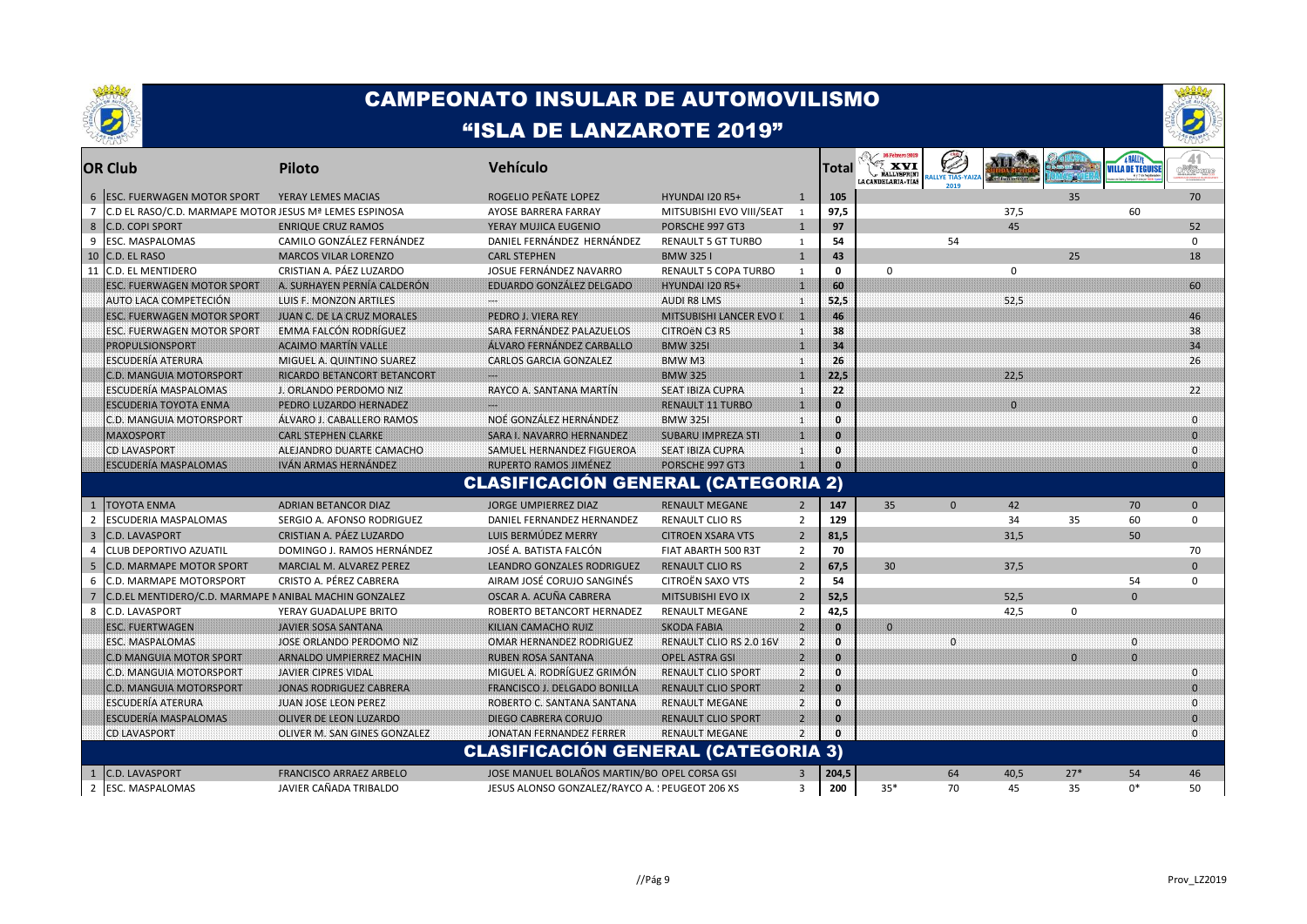



|    | <b>OR Club</b>                                       | Piloto                                 | Vehículo                                                |                             |                         | Total        | <b>XVI</b><br><b>RALLYSPRINT</b><br>LA CANDELARIA - TÍAS | <b>ALLYE TIAS-Y</b> |      |    | <b>VILLA DE TEGUIS</b> | orvecem         |
|----|------------------------------------------------------|----------------------------------------|---------------------------------------------------------|-----------------------------|-------------------------|--------------|----------------------------------------------------------|---------------------|------|----|------------------------|-----------------|
|    | <b>C.D. MARMAPE MOTOR SPORT</b><br>$\overline{3}$    | <b>RUBEN RIVERA MORRISSEY</b>          | CRISTIAN DAVID MOLINA/OLIVER HEF PEUGEOT 106 GTI        |                             | $\overline{3}$          | 151          | 27                                                       | 60                  |      | 30 | 34                     |                 |
|    | ESCUDERIA MASPALOMAS<br>$\overline{4}$               | YACORÁ BETANCOR BETANCOR               | JAVIER FAJARDO BARRETO/'ALEJANDI OPEL CORSA GSI         |                             | $\overline{3}$          | 128,5        |                                                          |                     | 37,5 | 21 | 70                     | $\mathbf 0$     |
|    | 5<br><b>C.D. LAVASPORT</b>                           | ÓSCAR CURBELO DE LEÓN                  | FELIPE PERERA HERNÁNDEZ                                 | <b>VOLKSWAGEN LUPO GTI</b>  | $\overline{3}$          | 110          |                                                          |                     |      |    | 50                     | 60              |
|    | 6<br>C.D. MARMAPE MOTOR SPORT                        | ADIAN ANDRÉS PÉREZ CABRERA             | ALEJANDRO TEJERA NAVARRO/YEICOI TOYOTA COROLLA GT       |                             | 3                       | 96           |                                                          | 54                  |      |    | 42                     |                 |
|    | $\overline{7}$<br><b>C.D. MANGUIA MOTORSPORT</b>     | ROBERTO BETANCOR HERNÁNDEZ             | JORGE UMPIÉRREZ DÍAZ                                    | <b>CITROEN SAXO VTS</b>     | $\overline{3}$          | 79,5         |                                                          |                     | 22,5 | 15 | $\mathbf{0}$           | 42              |
|    | 8<br>ESC. MASPALOMAS/ C.D. MARMAPE AYOSE PEREZ PEREZ |                                        | JUAN A. PEREZ PEREZ                                     | CITROEN SAXO/PEUGEOT :      | $\overline{3}$          | 71           | 25                                                       | $\mathbf 0$         |      |    | 46                     |                 |
|    | 9<br>C.D. EL RASO                                    | <b>RUBEN ROSA SANTANA</b>              | <b>SERGIO LEMES SOCAS</b>                               | <b>HYUNDAI GETZ</b>         | $\overline{3}$          | 69,5         |                                                          |                     | 31.5 |    | 38                     | $\Omega$        |
|    | C.D MANGUIA MOTOR SPORT<br>10                        | ALEXANDER BARRIOS DIAZ                 | CHRISTOPHER RIJO MARTIN                                 | <b>HONDA CIVIC</b>          | $\overline{3}$          | 60           |                                                          |                     |      |    | 60                     | $\mathbf 0$     |
|    | 11<br><b>C.D. LAVASPORT</b>                          | ALBERTO ARAGÓN SÁNCHEZ                 | KIMBERLY SUÁREZ GONZÁLEZ                                | PEUGEOT 206 XS              | $\overline{3}$          | 53,5         |                                                          |                     | 34.5 | 19 | $\Omega$               | $\Omega$        |
|    | 12<br><b>ESC. FUERTWAGEN</b>                         | ALEJANDRO BETANCORT TAVIO              | <b>FABIOLA ACOSTA RODRIGUEZ</b>                         | <b>CITROEN SAXO VTS</b>     | $\overline{3}$          | 44,5         |                                                          |                     | 19,5 | 25 | $\Omega$               | $\Omega$        |
|    | 13<br><b>C.D. LAVASPORT</b>                          | SEBASTIAN HERNÁNDEZ TABARES            | TANAUSÚ BARRETO DELGADO                                 | <b>CITROËN SAXO VTS</b>     | $\overline{3}$          | 23           | 23                                                       |                     |      |    | $\Omega$               | $\mathbf{0}$    |
| 14 | ESCUDERIA MASPALOMAS                                 | ADAY DUARTE BETANCOR                   | LUIS BERMUDEZ MERRY                                     | OPEL CORSA A GSI            | 3                       | 17           |                                                          |                     |      | 17 |                        | 0               |
|    | 15<br><b>C.D. MANGUIA MOTOR SPORT</b>                | <b>HECTOR GRIMON BRITO</b>             | <b>DANIEL GRIMON BRITO</b>                              | <b>HONDA CIVIC</b>          | $\overline{3}$          | $\mathbf{0}$ | $\Omega$                                                 | $\Omega$            |      |    |                        | $\Omega$        |
|    | C.D. MARMAPE MOTOR SPORT<br>16                       | JOSE M. DE LEON VIÑOLY                 | IÑAKI MARTIN ELVIRA                                     | <b>CITROEN SAXO VTS</b>     | $\overline{3}$          | 0            | $\mathbf 0$                                              | $\mathbf 0$         |      |    |                        |                 |
|    | <b>ESCUDERIA PROGT ARAFO</b>                         | <b>SERGIO FUENTES MATIAS</b>           | <b>NESTOR GOMEZ MARTIN</b>                              | PEUGEOT 208 VTI             | $\overline{\mathbf{3}}$ | 70           |                                                          |                     |      |    |                        | 70              |
|    | CD LAVASPORT                                         | LEANDRO GONZALEZ RODRIGUEZ             | DANIEL CABRERA PERDOMO                                  | OPEL ADAM CUP               | $\overline{\mathbf{3}}$ | 54           |                                                          |                     |      |    |                        | 54              |
|    | <b>ESCUDERIA MASPALOMAS</b>                          | <b>OBRAYAN DE LEON LUZARDO</b>         |                                                         | <b>OPEL CORSA GSI</b>       | $\overline{\mathbf{3}}$ | 52,5         |                                                          |                     | 52,5 |    |                        |                 |
|    | C.D. CLUDEMOTELD                                     | FERMÍN GUTIÉRREZ RODRÍGUEZ             | RAÚL SANTANA LÓPEZ                                      | <b>TOYOTA COROLLA</b>       | 3                       | 38           |                                                          |                     |      |    |                        | 38              |
|    | <b>GUSTAVO SOSA ESPINEL</b>                          | <b>GUSTAVO SOSA ESPINEL</b>            | ROGELIO PENATE LOPEZ                                    | <b>FORD FIESTA R2T</b>      | $\mathbf{3}$            | 30           | 30                                                       |                     |      |    |                        |                 |
|    | C.D.MANGUIA MOTORSPORT                               | JOSE D. MONTERO HERNANDEZ              | نتنت                                                    | PEUGEOT 106 RALLY           | $\mathbf{3}$            | 28,5         |                                                          |                     | 28,5 |    |                        |                 |
|    | <b>C.D.MANGUIA MOTORSPORT</b>                        | <b>AIRAN MORENO TORIBIO</b>            |                                                         | <b>OPEL CORSA GSI</b>       | $\overline{\mathbf{3}}$ | 25,5         |                                                          |                     | 25,5 |    |                        |                 |
|    | ESCUDERÍA TOYOTA EMMA                                | JESUS Mª LEMES ESPINOSA                | ADRIAN VELAZQUEZ MORAN                                  | <b>TOYOTA YARIS T-SPORT</b> | ೋ                       | 23           |                                                          |                     |      | 23 |                        |                 |
|    | <b>ESC. MASPALOMAS</b>                               | OLIVER DE LEON LUZARDO                 | DIEGO CABRERA CORUJO                                    | <b>OPEL CORSA GSI</b>       | $\vert$ 3               | 21           | 21                                                       |                     |      |    |                        |                 |
|    | <b>ESC.FUERTWAGEN MOTORSPORT</b>                     | ARIEL QUINTANA MARTEL                  | DAVID ALVAREZ BARRERO                                   | <b>FORD FIESTA R2</b>       | 3.                      | $\mathbf{a}$ |                                                          |                     |      |    |                        | $\Omega$        |
|    | <b>MARMAPE MOTOR SPORT</b>                           | CRISTIAN D. MOLINA OLIVA               | OLIVER HERNANDEZ DIAZ                                   | <b>OPEL CORSA</b>           | $\overline{\mathbf{3}}$ | $\mathbf{a}$ |                                                          |                     |      |    |                        | $\Omega$        |
|    | C.D. MANGUIA MOTORSPORT                              | <b>HECTOR GRIMON BRITO</b>             | DANIEL GRIMON BRITO                                     | <b>HONDA CIVIC</b>          | $\mathbf{3}$            | $\mathbf{0}$ |                                                          |                     |      |    |                        | $\Omega$        |
|    | <b>CD LAVASPORT</b>                                  | SEBASTIAN HERNANDEZ TABARES            | ALEXANDRE CABRERA GARCIA                                | <b>CITROEN SAXO</b>         | $3^{\circ}$             | $\Omega$     |                                                          |                     |      |    |                        | $\overline{0}$  |
|    |                                                      |                                        | <b>CLASIFICACIÓN GENERAL (CATEGORIA 4)</b>              |                             |                         |              |                                                          |                     |      |    |                        |                 |
|    | ESC. FUERTWAGEN<br>1                                 | ALFREDO GUERRA DELGADO                 | GABRIEL ESPINO GUEDES/YARA NAVAZA SKODA FABIA 1.2 TSI   |                             | $\overline{a}$          | 210          |                                                          | 70                  | 45   | 35 | 60                     |                 |
|    | $\overline{2}$<br><b>C.D. EL MENTIDERO</b>           | <b>AGONEY DIAZ SANTIAGO</b>            | OLIVER CABRERA HDEZ/OLIVER HDEZ DI/ SKODA FABIA 1.2 TSI |                             | $\overline{4}$          | 184          | 30 <sup>°</sup>                                          | 54                  |      |    | 50                     | 50              |
|    | 3<br>C.D. LAVASPORT                                  | ALEJANDRO DUARTE CAMACHO               | SAMUEL HERNANDEZ FIGUEROA/SAMUI OPEL ADAMS S            |                             | 4                       | 166,5        |                                                          | 42                  | 52,5 | 30 | 42                     |                 |
|    | <b>ESC. FUERTWAGEN</b><br>$\overline{4}$             | <b>JAVIER SOSA SANTANA</b>             | KILIAN CAMACHO RUIZ                                     | SKODA FABIA 1.2 TSI         | $\overline{4}$          | 130          | $\mathbf{0}$                                             | 60                  |      |    | 70                     |                 |
|    | 5<br>ESC. FUERTWAGEN                                 | <b>MANUEL MEDINA TORRES</b>            | RUBÉN PÉREZ DARIAS                                      | SKODA FABIA 1.2 TSI         | 4                       | 92           |                                                          | 46                  |      |    | 46                     |                 |
|    | ORVECAME COMPETICIÓN                                 | <b>MARCOS J. MARTÍN MARRERO</b>        | ARMANDO J. RIVERO ALVARADO                              | <b>OPEL ADAM S</b>          | $\overline{4}$          | 70           |                                                          |                     |      |    |                        | 70              |
|    | ORVECAME COMPETICIÓN                                 | <b>FRANCISCO J. SUAREZ MEDINA</b>      | ALEJANDRO RODRÍGUEZ VIERA                               | OPEL ADAM S                 | $\boldsymbol{A}$        | 60           |                                                          |                     |      |    |                        | 60              |
|    | <b>ESC. FUERTWAGEN</b>                               | JESUS C. DIAZ JIMÉNEZ                  | <b>AITOR CAMBEIRO PÉREZ</b>                             | SKODA FABIA TSI 1.2         | $\overline{4}$          | 54           |                                                          |                     |      |    | 54                     |                 |
|    | MARMAPE MOTOR SPORT                                  | JESUS Mª LEMES ESPINOSA                | <b>ISABEL PEREZ NAPP</b>                                | <b>FORD FIESTA ST</b>       | $\overline{4}$          | 54           |                                                          |                     |      |    |                        | 54              |
|    | <b>ESC. FUERTWAGEN</b>                               | ARIEL QUINTANA MARTEL                  | DAVID ALVAREZ BARRETO                                   | <b>SKODA FABIA 1.2 TSI</b>  | $\overline{4}$          | 50           |                                                          | 50                  |      |    |                        |                 |
|    | FUERTEMOTOR DRIVER CONDUCTOR MIGUEL DURAN DOMÍNGUEZ  |                                        | <b>JUAN MONZON CRUZ</b>                                 | <b>SUZUKI SWIFT</b>         | $\overline{4}$          | 46           |                                                          |                     |      |    |                        | 46              |
|    | ORVECAME COMPETICIÓN                                 | <b>GILBERTO J. RODRÍGUEZ HENRÍOUEZ</b> | <b>JESUS M. RODRIGUEZ HENRIQUEZ</b>                     | <b>OPEL ADAM S</b>          | $\overline{4}$          | 42           |                                                          |                     |      |    |                        | 42 <sup>°</sup> |
|    | ESC. FUERTWAGEN                                      | DANIEL ASCANIO BORDON                  | ALBERTO LEON MONTANEZ                                   | <b>SKODA FABIA 1.2 TSI</b>  | $\overline{4}$          | 38           |                                                          | 38                  |      |    |                        |                 |
|    | <b>ESC. FUERTWAGEN</b>                               | <b>J. SAUL GUERRA RODRIGUEZ</b>        | ANGEL M. GORDILLO GUERRA                                | SKODA FABIA TSI 1.2         | $\overline{4}$          | 38           |                                                          |                     |      |    | 38                     |                 |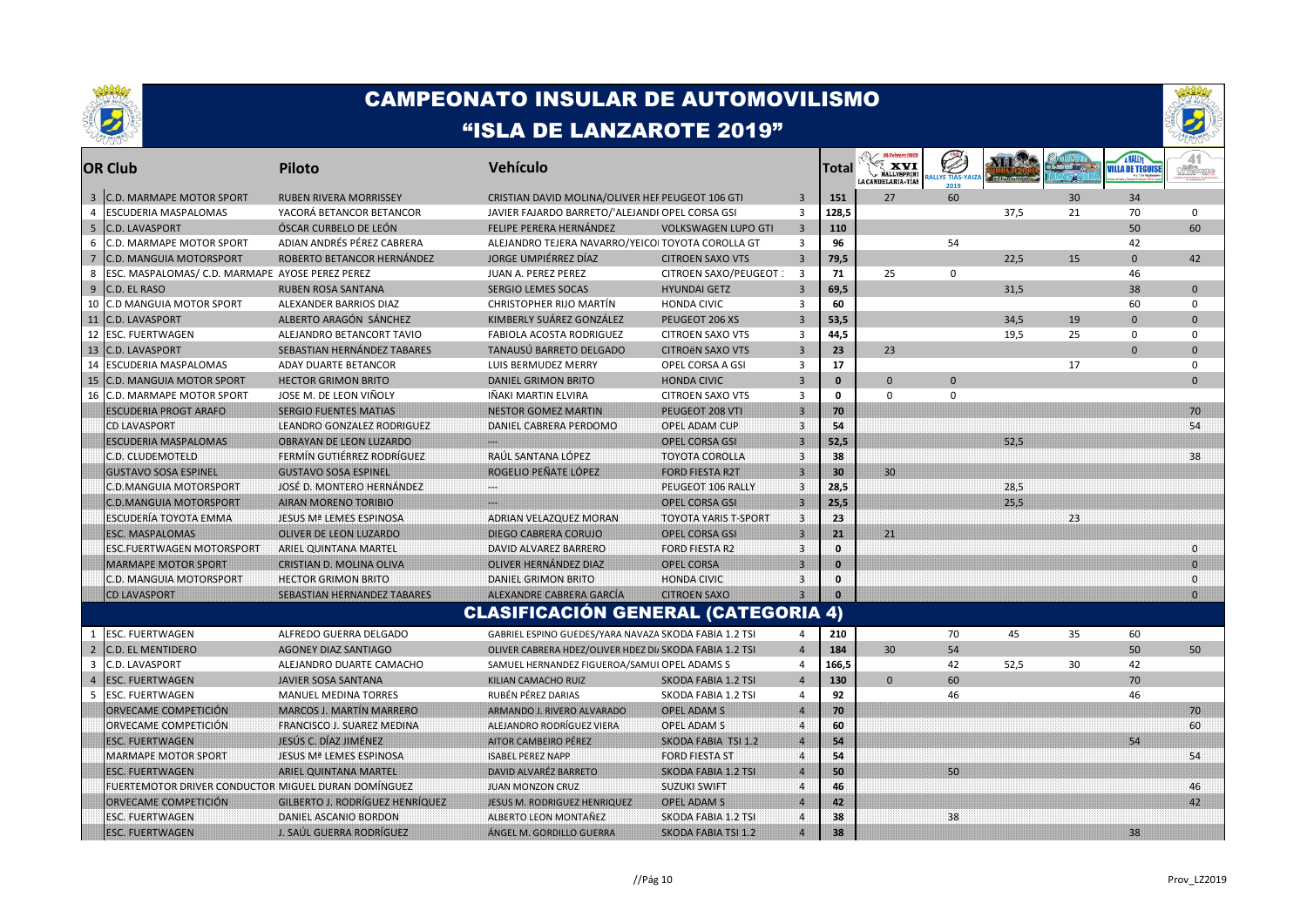



|                | <b>OR Club</b>                   | Piloto                              | Vehículo                                      |                            |                  | Total | XVI<br><b>RALLYSPRIN</b><br>LA CANDELARIA TIAS | <b>YE TIAS-Y</b> |      |       | VILLA DE TEGUISE | of Vicenn |
|----------------|----------------------------------|-------------------------------------|-----------------------------------------------|----------------------------|------------------|-------|------------------------------------------------|------------------|------|-------|------------------|-----------|
|                | ORVECAME COMPETICIÓN             | JOSÉ L. FERNÁNDEZ PEREZ             | ADELA P. BARRIOS FAJARDO                      | OPEL ADAM S                | $\overline{4}$   | 38    |                                                |                  |      |       |                  | 38        |
|                | <b>C.D.EL MENTIDERO</b>          | <b>JESUS Mª LEMES ESPINOSA</b>      | AYOSE BARRERA FARRAY                          | OPEL ADAM S                | $\overline{4}$   | 35    | 35 <sup>1</sup>                                |                  |      |       |                  |           |
|                | <b>ESC. FUERTWAGEN</b>           | ABEL NICOLAS MESA ESTEBEZ           | DOMINGO EXPOSITO ROMERO                       | SKODA FABIA 1.2 TSI        | $\boldsymbol{4}$ | 34    |                                                | 34               |      |       |                  |           |
|                | ORVECAME COMPETICION             | <b>HERIBERTO A. RAMOS RODRÍGUEZ</b> | ELIZABETH DE LA IGLESIA RODRÍGUEZ             | <b>OPEL ADAM S</b>         | $\overline{4}$   | 34    |                                                |                  |      |       |                  | 34        |
|                | <b>ESC. FUERTWAGEN</b>           | <b>ISABEL PÉREZ NAPP</b>            | JESUS Mª LEMES ESPINOSA                       | SKODA FABIA 1.2 TSI        | $\overline{4}$   | 30    |                                                | 30               |      |       |                  |           |
|                | ORVECAME COMPETICIÓN             | <b>LEONARDO N. RANCEL CLARK</b>     | <b>ELIZABETH BAUTE RODRÍGUEZ</b>              | <b>OPEL ADAM S</b>         | $\overline{4}$   | 30    |                                                |                  |      |       |                  | 30        |
|                | <b>ESCUDERIA MASPALOMAS</b>      | <b>J. ORLANDO PERDOMO NIZ</b>       |                                               | <b>SEAT IBIZA CUPRA</b>    | $\boldsymbol{A}$ | 28,5  |                                                |                  | 28.5 |       | $\Omega$         |           |
|                | <b>C.D. LAVASPORT</b>            | ALBERTO ARAGÓN SANCHEZ              | KIMBERLY SUAREZ GONZALEZ                      | <b>OPEL CORSA GSI</b>      | $\overline{4}$   | 27    | 27!                                            |                  |      |       |                  |           |
|                | <b>ESC. FUERTWAGEN</b>           | JUAN SAUL GUERRA RODRIGUEZ          | ALVARO FERNANDEZ CARBALLO                     | SKODA FABIA 1.2 TSI        | $\boldsymbol{A}$ | 26    |                                                | 26               |      |       |                  |           |
|                | ORVECAME COMPETICIÓN             | <b>JOSE LUIS SOSA DIAZ</b>          | <b>JONAY BORDON SOSA</b>                      | OPEL ADAM S                | $\overline{4}$   | 26    |                                                |                  |      |       |                  | 26        |
|                | <b>ESC. FUERTWAGEN</b>           | VIRGINIA DE LEON REYES              | OMAR MIGUEL GODINHO MARRERO                   | <b>SKODA FABIA 1.2 TSI</b> | $\overline{4}$   | 22    |                                                | 22               |      |       |                  |           |
|                | <b>ESC.FUERTWAGEN MOTORSPORT</b> | JOSE A. TABARES BETANCORT           | NAZARIA Mª GARCIA ALONSO                      | <b>SKODA FABIA 1.2 TSI</b> | $\overline{4}$   | 22    |                                                |                  |      |       |                  | 22        |
|                | <b>ESC. FUERTWAGEN</b>           | JOSE ANTONIO TABARES BENTACORT      | DAVID JESUS ESPINOSA RODRIGUEZ                | SKODA FABIA 1.2 TSI        | 4                | 18    |                                                | 18               |      |       |                  |           |
|                | ORVECAME COMPETICIÓN             | <b>JAVIER ROBLEDANO FERRERES</b>    | <b>GUACIMARA ROBLEDANO MELIAN</b>             | <b>OPEL ADAM S</b>         | $\overline{4}$   | 18    |                                                |                  |      |       |                  | 18        |
|                | <b>ESC. FUERTWAGEN</b>           | NESTOR LUZARDO ELVIRA               | JORDI DIAZ NEGRIN                             | SKODA FABIA 1.2 TSI        | 4                | n     |                                                | $\mathbf 0$      |      |       |                  |           |
|                | <b>C.D. LAVASPORT</b>            | <b>JUAN MELIAN MACHIN</b>           | JUAN L. HERNÁNDEZ HERNANDEZ                   | <b>RENAULT CLIO</b>        | $\boldsymbol{A}$ |       |                                                | $\Omega$         |      |       |                  |           |
|                |                                  |                                     | <b>CLASIFICACIÓN GENERAL (CATEGORIA 5)</b>    |                            |                  |       |                                                |                  |      |       |                  |           |
| $\mathbf{1}$   | C.D. LAVASPORT                   | OCTAVIO GARCIA DIAZ                 | <b>JORDI GARCIA DIAZ</b>                      | PEUGEOT 106 RALLYE         | 5                | 227,5 |                                                | 70               | 52,5 | 35    | 70               |           |
| $\overline{2}$ | <b>C.D.MANGUIA MOTORSPORT</b>    | <b>JAVIER CIPRES VIDAL</b>          | MIGUEL A. RODRIGUEZ GRIMÓN                    | <b>KIA PICANTO</b>         | 5                | 35    | 35                                             | $\mathbf{0}$     |      |       | $\mathbf{0}$     |           |
|                | <b>CLUB DEPORTIVO AZUATIL</b>    | <b>CRISTIAN BATISTA SANTANA</b>     | <b>GABRIEL ESPINO GUEDES</b>                  | NISSAN MICRA               | 5.               | -70   |                                                |                  |      |       |                  | 70        |
|                |                                  |                                     | <b>CLASIFICACIÓN GENERAL (GRUPO H)</b>        |                            |                  |       |                                                |                  |      |       |                  |           |
|                | <b>C.D. LAVASPORT</b>            | <b>FRANCISCO ARRAEZ ARBELO</b>      | JOSE MANUEL BOLAÑOS MARTIN/BOI OPEL CORSA GSI |                            | H90              | 240,5 |                                                | 70               | 40,5 | $30*$ | 60               | 70        |
| $\overline{2}$ | <b>ESCUDERIA MASPALOMAS</b>      | YACORÁ BETANCOR BETANCOR            | ALEJANDRO TEJERA NAVARRO                      | <b>OPEL CORSA GSI</b>      | H90              | 131,5 |                                                |                  | 34.5 | 27    | 70               |           |
| 3              | C.D. EL MENTIDERO                | LUIS DUQUE LEMES                    | RUBEN PEREZ DARIAS                            | <b>BMW 325</b>             | H90              | 105   | 0                                              |                  | 45   |       |                  | 60        |
| $\overline{a}$ | C.D. MANGUIA MOTORSPORT          | RICARDO BETANCORT BETANCORT         |                                               | <b>BMW 325I</b>            | H90              | 31,5  |                                                |                  | 31,5 |       | $\mathbf{0}$     |           |
| 5              | ESC. MASPALOMAS                  | OLIVER DE LEON LUZARDO              | DIEGO CABRERA CORUJO                          | OPEL CORSA GSI             | H90              | 30    | 30                                             |                  |      |       | 0                |           |
|                | <b>ESCUDERIA ATERURA</b>         | MIGUEL A. QUINTINO SUAREZ           | <b>CARLOS GARCIA GONZALEZ</b>                 | BMW <sub>M3</sub>          | H90              | 54    |                                                |                  |      |       |                  | 54        |
|                | <b>ESCUDERIA MASPALOMAS</b>      | OBRAYAN DE LEON LUZARDO             |                                               | OPEL CORSA GSI             | H90              | 52,5  |                                                |                  | 52,5 |       |                  |           |
|                | <b>C.D. CLUDEMOTELD</b>          | <b>FERMIN GUTTERREZ RODRIGUEZ</b>   | RAUL SANTANA LOPEZ                            | <b>TOYOTA COROLLA</b>      | H90              | 50    |                                                |                  |      |       |                  | 50.       |
|                | C.D. MARMAPE MS                  | CRISTIAN D. MOLINA OLIVA            |                                               | OPEL CORSA GSI             | <b>H5</b>        | 37,5  |                                                |                  | 37,5 |       |                  |           |
|                | <b>C.D. LAVASPORT</b>            | ALBERTO ARAGÓN SANCHEZ              | <b>KIMBERLY SUAREZ GONZALEZ</b>               | <b>OPEL CORSA GSI</b>      | H90              | 35    | 35 <sub>1</sub>                                |                  |      |       |                  |           |
|                | C.D MANGUIA MOTOR SPORT          | ALEXANDER BARRIOS DIAZ              | <b>CHRISTOPHER RIJO MARTIN</b>                | <b>HONDA CIVIC</b>         | H <sub>5</sub>   | 35    |                                                |                  |      | 35    |                  |           |
|                | <b>ESCUDERIA MASPALOMAS</b>      | <b>ADAY DUARTE BETANCOR</b>         | LUIS BERMUDEZ MERRY                           | <b>OPEL CORSA A GSI</b>    | H90              | 25    |                                                |                  |      | 25    |                  |           |
|                |                                  |                                     | <b>CLASIFICACIÓN (CATEGORIA H-81)</b>         |                            |                  |       |                                                |                  |      |       |                  |           |
|                |                                  |                                     | <b>CLASIFICACIÓN (CATEGORIA H-90)</b>         |                            |                  |       |                                                |                  |      |       |                  |           |
| 1              | C.D. LAVASPORT                   | FRANCISCO ARRAEZ ARBELO             | JOSE MANUEL BOLAÑOS MARTIN/BOI OPEL CORSA GSI |                            | H90              | 240,5 |                                                | 70               | 40,5 | $35*$ | 60               | 70        |
| $\overline{2}$ | <b>ESCUDERIA MASPALOMAS</b>      | YACORÁ BETANCOR BETANCOR            | ALEJANDRO TEJERA NAVARRO                      | <b>OPEL CORSA GSI</b>      | H90              | 137,5 |                                                |                  | 37,5 | 30    | 70               |           |
| 3              | C.D. EL MENTIDERO                | LUIS DUQUE LEMES                    | <b>RUBEN PEREZ DARIAS</b>                     | <b>BMW 325</b>             | H90              | 105   | $\Omega$                                       |                  | 45   |       |                  | 60        |
|                | 4 C.D. MANGUIA MOTORSPORT        | RICARDO BETANCORT BETANCORT         |                                               | <b>BMW 325I</b>            | H90              | 34,5  |                                                |                  | 34,5 |       | $\mathbf{0}$     |           |